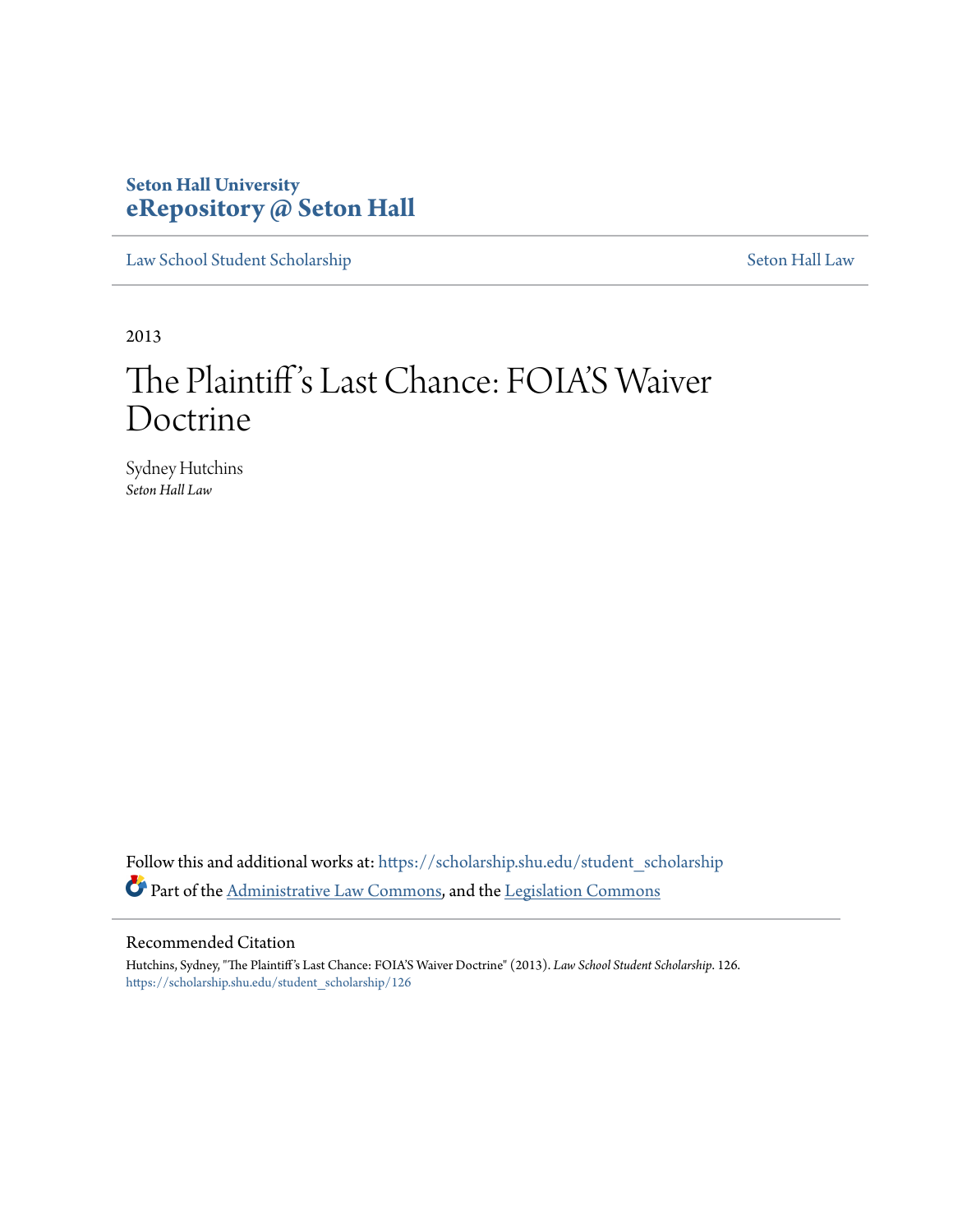*Sydney Hutchins*

# **Table of Contents**

- I. INTRODUCTION, 1
- II. THE HISTORY OF THE ACT, WAIVER DOCTRINE, AND THE CIRCUIT SPLIT, 5

### *A. The Freedom of Information Act, 5*

- *B. Waiver Doctrine, 7*
- *C. The Public Domain Doctrine, 9*
	- *1. Generally, 9*
	- *2. District of Columbia Circuit, 10*
	- *3. Second Circuit, 16*
	- *4. Tenth Circuit, 17*

### *D. No-Strings-Attached Doctrine, 19*

- *E. Significance of the Multifarious Approaches, 21*
- III. CONTEMPORARY ISSUES REGARDING GOVERNMENTAL TRANSPARENCY, 21
	- *A. Legislative Intent, 22*
	- *B. The Role of the Judiciary, 24*
	- *C. The Influence of the Executive, 26*
	- *D. The Uncertain Role of Technology, 30*
- IV. THE NEED FOR REFORMATION OF WAIVER DOCTRINE & PROPOSED SOLUTION, 31

V. CONCLUSION, 34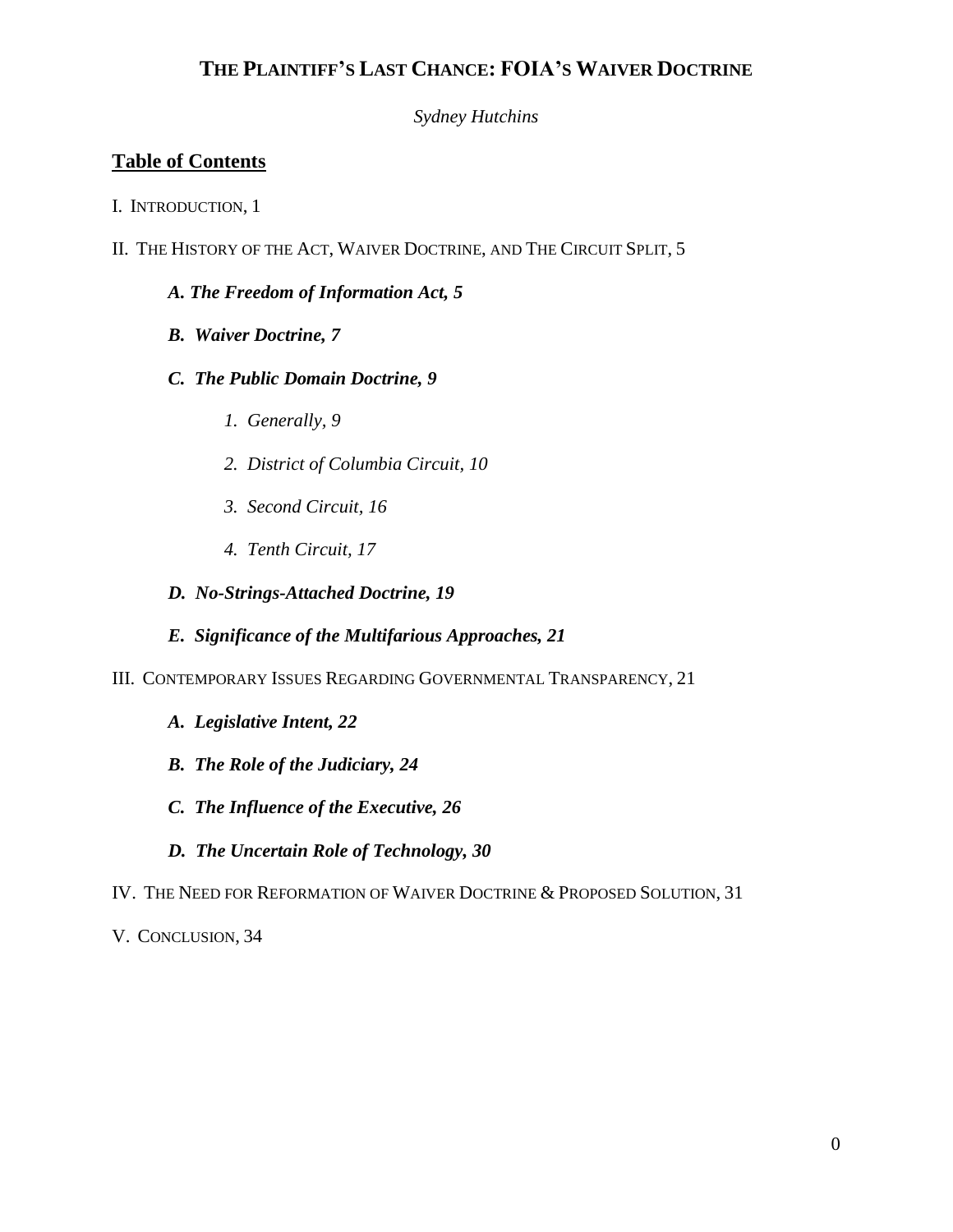### *Sydney Hutchins*

#### I. INTRODUCTION

Imagine that you and your friend are approached by an FBI agent who extends an invitation to discuss, review and take notes on the potential civil liberty, privacy and civil rights concerns of the agency's Domestic Investigations and Operations Guide. This invitation, however, is just meant for your friend. Moreover, when you later request to see the portions of the document that your friend analyzed for the FBI, the court determines that the Guide is the government's exclusive property. $\frac{1}{1}$ 

Or consider this, you and that same friend decide to attend a highly publicized criminal trial, but at the last minute, something comes up and you are unable to attend. That day, the government shows sensitive photographs to all those in attendance in the courtroom. Your access to viewing those photographs, unfortunately, is later foreclosed when the court determines that the photographs are the government's exclusive property.<sup>2</sup> Should your access, as a citizen, to confidential government documents come down to "being in the right place, at the right time?" Should there be any circumstances where the government has waived this exclusive right?

Finally, consider the following, you import merchandise into the U.S. One of your competitors has his shipment seized by the U.S. Bureau of Customs and Border Protection, on that basis that the merchandise may be potentially infringing on a U.S. trademark.<sup>3</sup> After hearing of his predicament, you suddenly realize that when the CBP seized his merchandise, your competitor was required to fill out a form which required him to disclose intimate aspects of his business. Further, you know that the CBP, as required by law, then sent a notice of the seizure to

<sup>2</sup> See Inner City Press/Cmty on the Move v. Bd. of Governors of the Fed. Reserve Sys., 463 F.3d 239 (2d. Cir. 2006).

<sup>&</sup>lt;sup>1</sup> See Muslim Advocates v. U.S. Dep't of Justice, 2011 WL 5439085, Civil Action No. 09—1754 (D.C. Cir. 2011).

<sup>3</sup> *See* Watkins v. U.S. Bureau of Customs and Border Protection, 643 F.3d 1189 (9th Cir. 2011).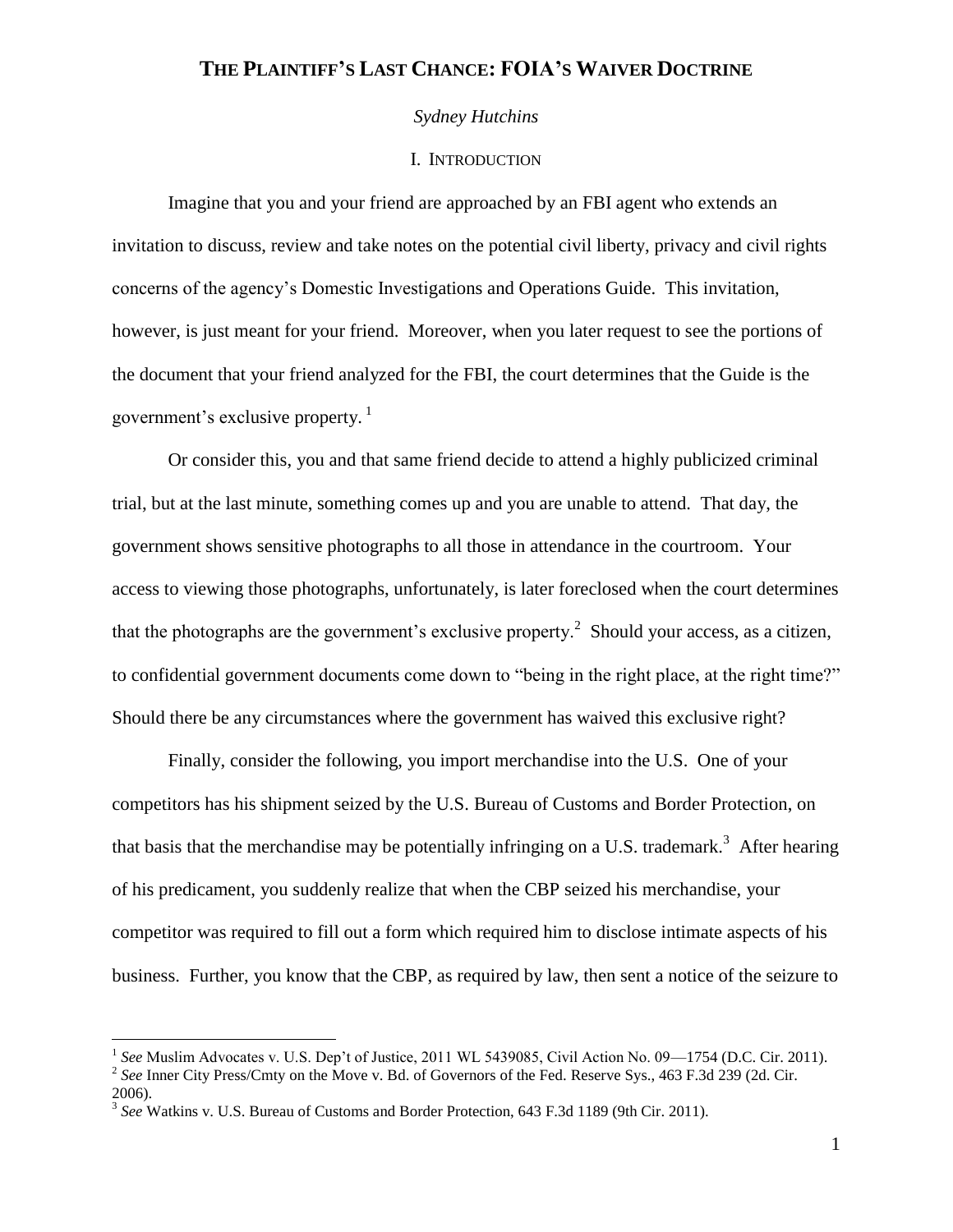### *Sydney Hutchins*

the trademark owner, thereby disclosing the intimate aspects of your competitor's business to a private third party. From your competitor's misfortune, you see a golden opportunity to get the competitive edge over him, so you file a FOIA request to get that form. The CBP denies your request, claiming it contains confidential information and is therefore, the government's exclusive property. On appeal, under one jurisdiction, the court affirms the denial. In another jurisdiction, however, the court reverses the denial, concluding that by giving it to the trademark owner, the government waived its confidentiality. Which decision was correct? What about if at the same time the court was affirming the denial, the trademark owner was faxing a copy of the form to you? Would your answer change in any way?

The Freedom of Information Act ("FOIA" or "Act"), codified at 5 U.S.C. § 552, "is a law that gives [the public] the right to access information from the federal government."<sup>4</sup> This right of access, however, is not absolute.<sup>5</sup> In particular, a federal agency may exercise its discretion and withhold this information "pursuant to one of the nine enumerated exemptions listed in §  $552(b)$ .<sup>56</sup> In limited situations, however, the court may determine that the confidentiality the exemption seeks to protect has been waived through some prior disclosure.<sup>7</sup>

Given the role the FOIA is purported to play in upholding the principles of governmental transparency and accountability, the determination of waiver is particularly significant. Specifically, the finding of waiver serves as a plaintiff's last chance at obtaining the protected material in a FOIA proceeding. The standard that the court uses, therefore, is not only highly

<sup>4</sup> FOIA.GOV, http://www.foia.gov/ (last visited Oct. 21, 2011).

<sup>5</sup> *See* Freedom of Information Act, 42 U.S.C. § 522(b)(1)-(9) (1966).

 $6$  U.S. Dep't of Justice v. Julian, 486 U.S. 1, 8 (1988).

<sup>7</sup> DEP'T OF JUSTICE, WL 3775089, FREEDOM OF INFORMATION ACT GUIDE: DISCRETIONARY DISCLOSURE AND WAIVER 1 (2004).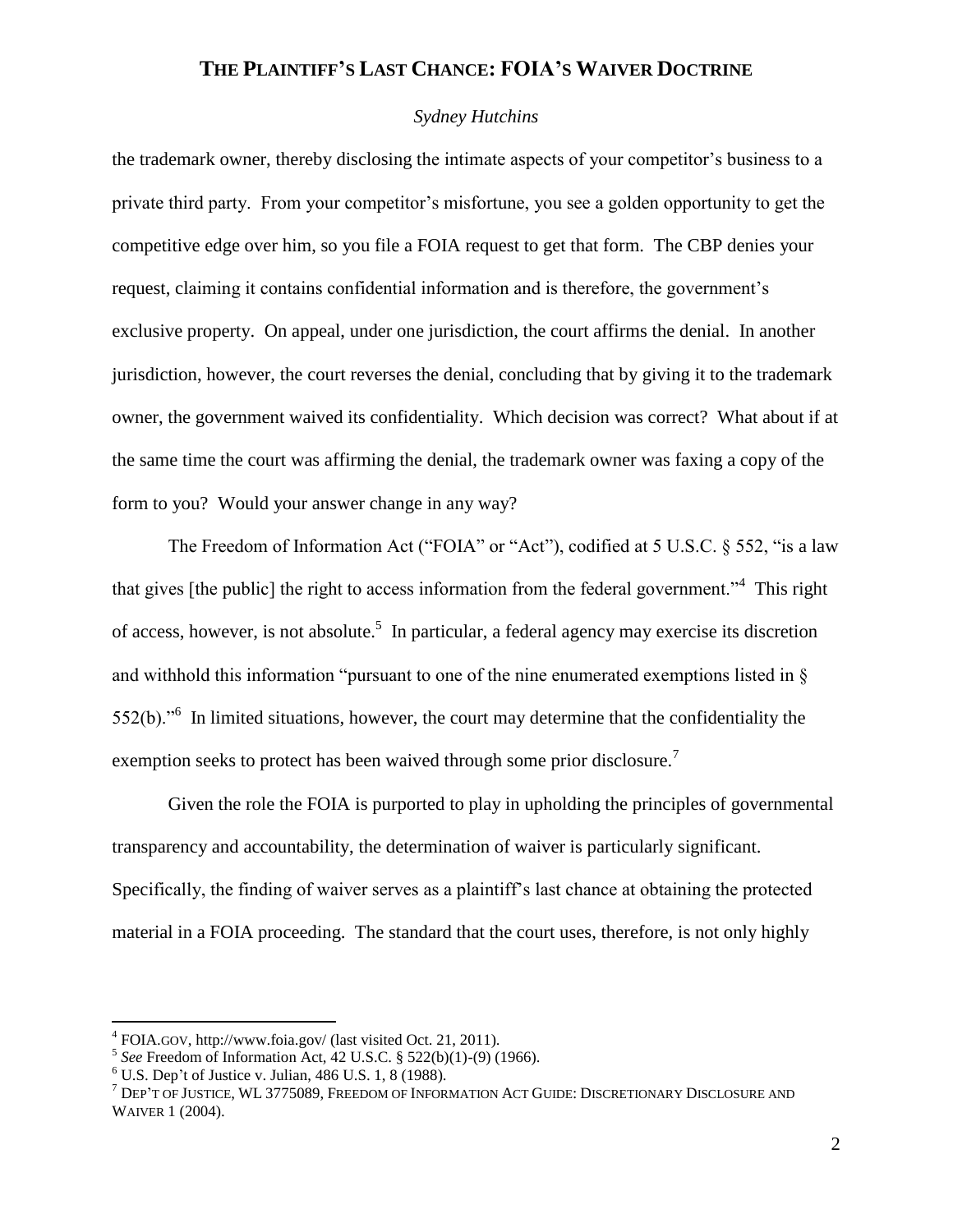### *Sydney Hutchins*

relevant to the plaintiff's case against the government, but serves as a platform to reinforce the principles underlying FOIA.

While "[t]here are some well-established rules for determining whether an agency has waived its right to use FOIA exemptions with regard to requested information," the federal court of appeals are not uniform in their implementation of these rules.  $8$  Moreover, some circuits have expressly adopted their own judicially-constructed legal doctrines in order to make a waiver determination.

Most notably, the D.C. Circuit has adopted the "public domain doctrine" for determining whether the government has waived confidentiality under  $FOLA$ <sup>9</sup> Under the public domain doctrine, "the party advocating disclosure bears the initial burden of production…[and] must point to specific information in the public domain that appears to duplicate that being withheld."<sup>10</sup>

Additionally, the Tenth Circuit, while not expressly adopting the public domain doctrine, indicated that the doctrine is only of limited use to a plaintiff. The court held that the application of "[t]he public domain doctrine is limited and applies only when the applicable exemption can no longer serve its purpose."<sup>11</sup> The court determined that since "the public domain doctrine appears nowhere in the statutory text of FOIA, only the failure of an express exemption to provide any protection of the interests involved could justify its application."<sup>12</sup>

 $\overline{a}$ 8 *Id.*

<sup>11</sup> Prison Legal News v. Exec. Office for U.S. Att'ys,  $628$  F. 3d 1243, 1253 (10th Cir. 2011).

 $^{12}$  *Id.* 

<sup>9</sup> *See* Cotton v. Reno, 193 F.3d 550 (D.C. Cir. 1999).

<sup>10</sup> *Id.* at 552.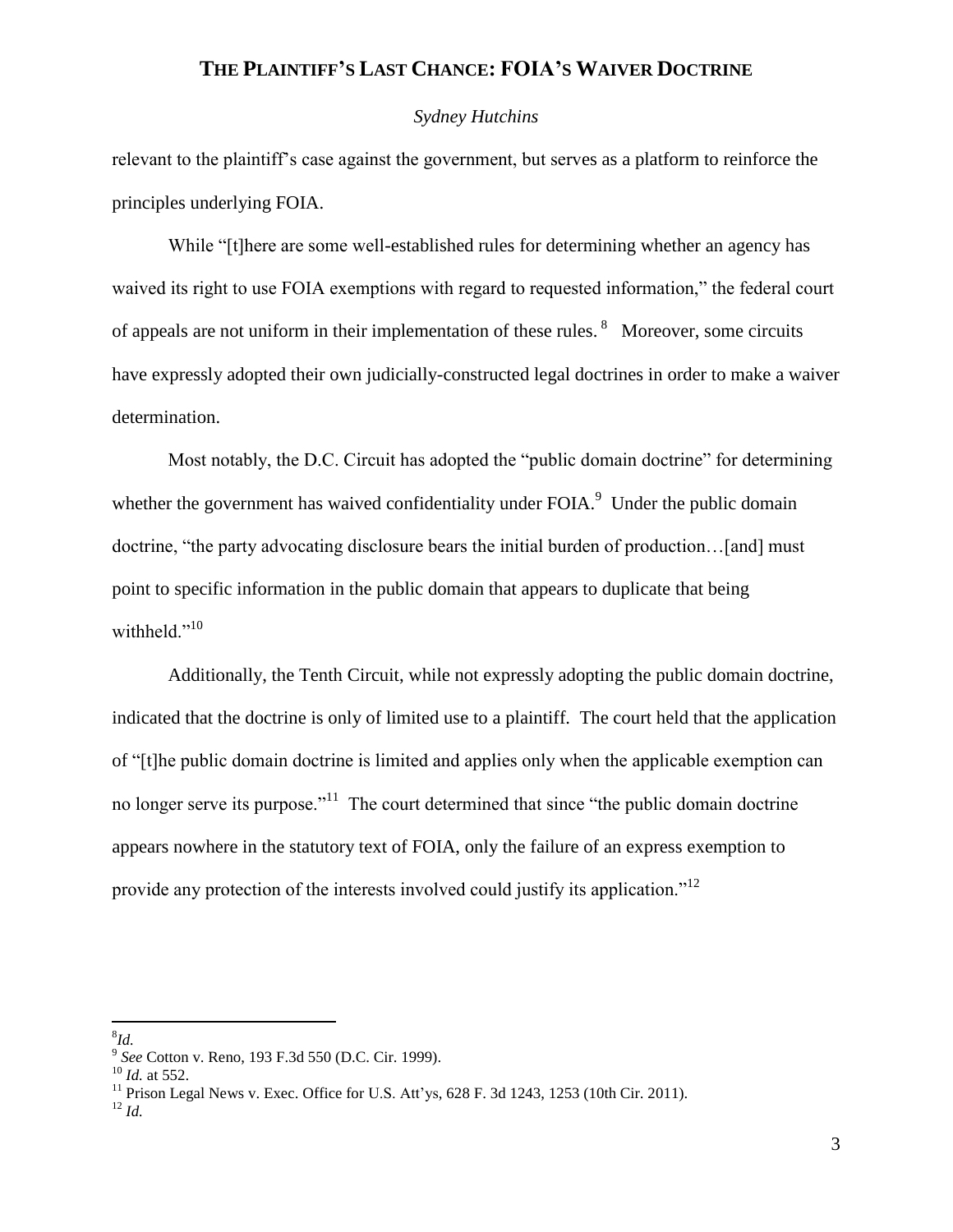### *Sydney Hutchins*

The Ninth Circuit, conversely, held that the public-domain doctrine "should not be the only test for government waiver."<sup>13</sup> The court then articulated a new formula, the "no-stringsattached" disclosure standard, for determining waiver.<sup>14</sup> Under the no-strings-attached standard, an agency has waived its right to claim an exemption to a FOIA request when it "freely discloses to a third party confidential information covered by a FOIA exemption without limiting the thirdparty's ability to further disseminate the information."<sup>15</sup>

This Comment will assert that having multiple standards for determining waiver does not fully capture the important goals and substantial competing values underlying FOIA. While seemingly minor relative to the breadth of subject matter in FOIA litigation, the reformation of waiver doctrine is a small, but nonetheless important step towards reclaiming the original principles of accountability and transparency. The need for consistency and uniformity in judiciary adoption of waiver analysis is especially significant in FOIA litigation because of "the potential costs of an ill-advised FOIA disclosure," the consequences of a shift in judicial deference of agency discretion, $16$  and the relationship between technology and the public domain. Part II will discuss the role of FOIA and an overview of the respective positions of the circuit courts on agency waiver. Part III discusses the current legal landscape of FOIA and how the various waiver methodologies may be indicative of underlying issues within FOIA itself. Finally, Part IV will propose a substantive rule for guiding the decision-making process of the judiciary when it makes prior disclosure decisions.

<sup>&</sup>lt;sup>13</sup> Watkins v. U.S. Bureau of Customs and Border Protection, 643 F.3d 1189, 1197 (9th Cir. 2011). <sup>14</sup> *Id.* 

<sup>15</sup> *Id.* at 1198.

<sup>16</sup> *David E. Pozen, The Mosaic Theory, National Security, and the Freedom of Information Act, 115 YALE L.J. 628*, 667 (2005).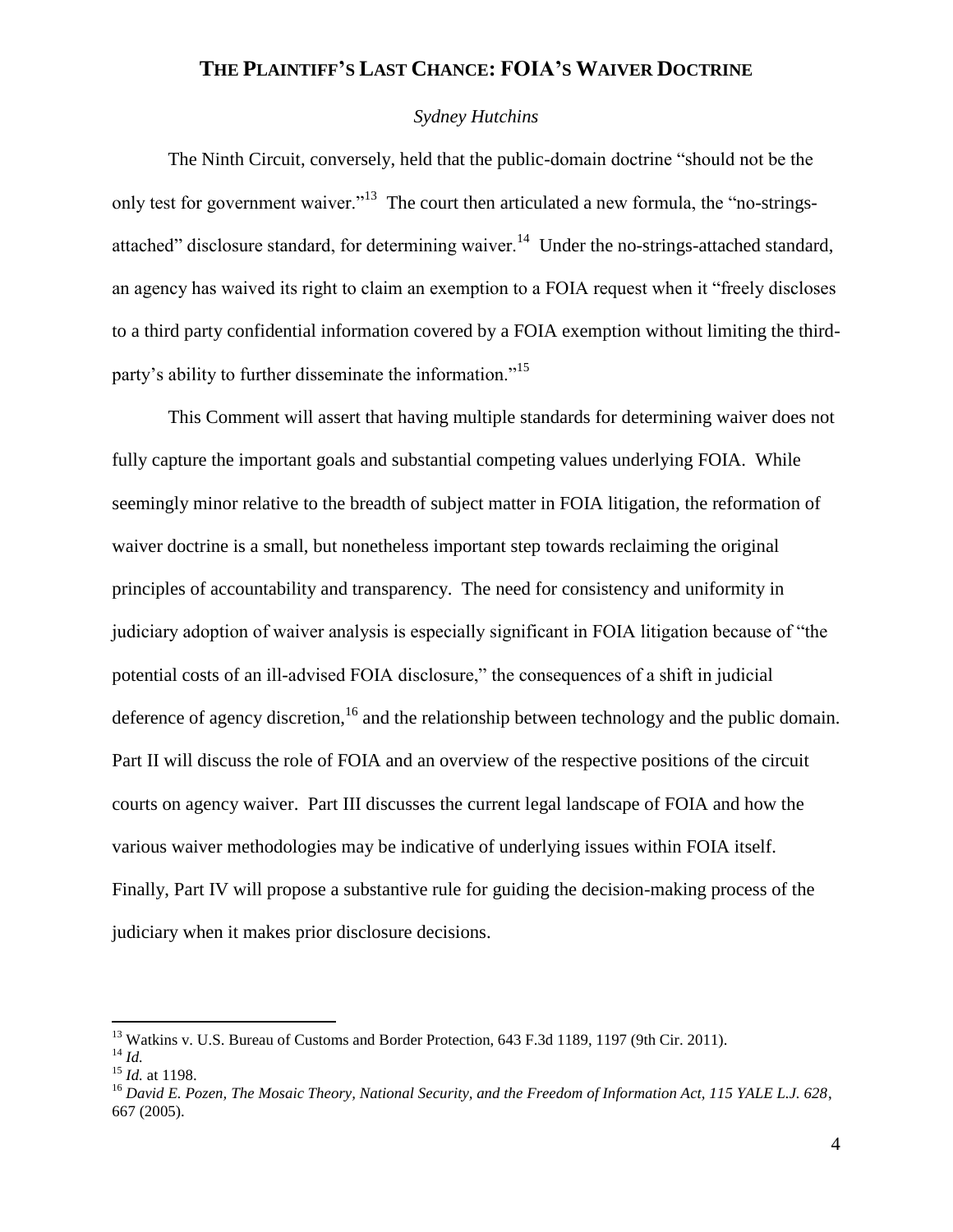*Sydney Hutchins*

II. THE HISTORY OF THE ACT, WAIVER, AND THE CIRCUIT SPLIT

### *A. The Freedom of Information Act*

In 1966, Congress passed the Freedom of Information Act in response to the ineffectual public disclosure section of the Administrative Procedures Act of  $1946$ .<sup>17</sup> The Act was the first federal statute to create an enforceable right of public access to executive branch information.<sup>18</sup> This enforceable right was intended "to ensure an informed citizenry, vital to the functioning of a democratic society, needed to check against corruption and to hold the governors accountable to the governed." $19$ 

Under this Act, a federal agency is required to disclose agency records unless properly withheld pursuant to an exemption listed in §  $552(b)$ .<sup>20</sup> In enacting FOIA, "Congress carefully structured nine exemptions from the otherwise mandatory disclosure requirements in order to protect specified confidentiality and privacy interests. $^{221}$ 

In 1974, following the discovery of corruption in the executive branch in the Watergate scandal, Congress amended the Act, thereby reiterating that FOIA was intended to pierce the veil of administrative secrecy. Most notably, the amendment made FOIA more user-friendly and "ensured the availability of *de novo* review by courts of FOIA appeals by specifically authorizing courts to review documents in camera to ensure proper classification."<sup>22</sup>

 $\overline{a}$ <sup>17</sup> *Id.* at 628.

<sup>18</sup> *Id.* at 634.

 $19$  N.L.R.B. v. Robbins Tire and Rubber Co., 437 U.S. 214, 242 (1978).

<sup>&</sup>lt;sup>20</sup> U.S. Dep't of Justice v. Julian, 486 U.S. 1, 8 (1988).

 $21$  437 U.S. 214, 220-221 (1978).

<sup>&</sup>lt;sup>22</sup> Veto Battle 30 Years Ago Set Freedom of Information Norms, The National Security Archive, 11/23/2004, http://www.gwu.edu/~nsarchive/NSAEBB/NSAEBB142/index.htm (citing *EPA v. Mink*, 410 U.S. 73 (1973)).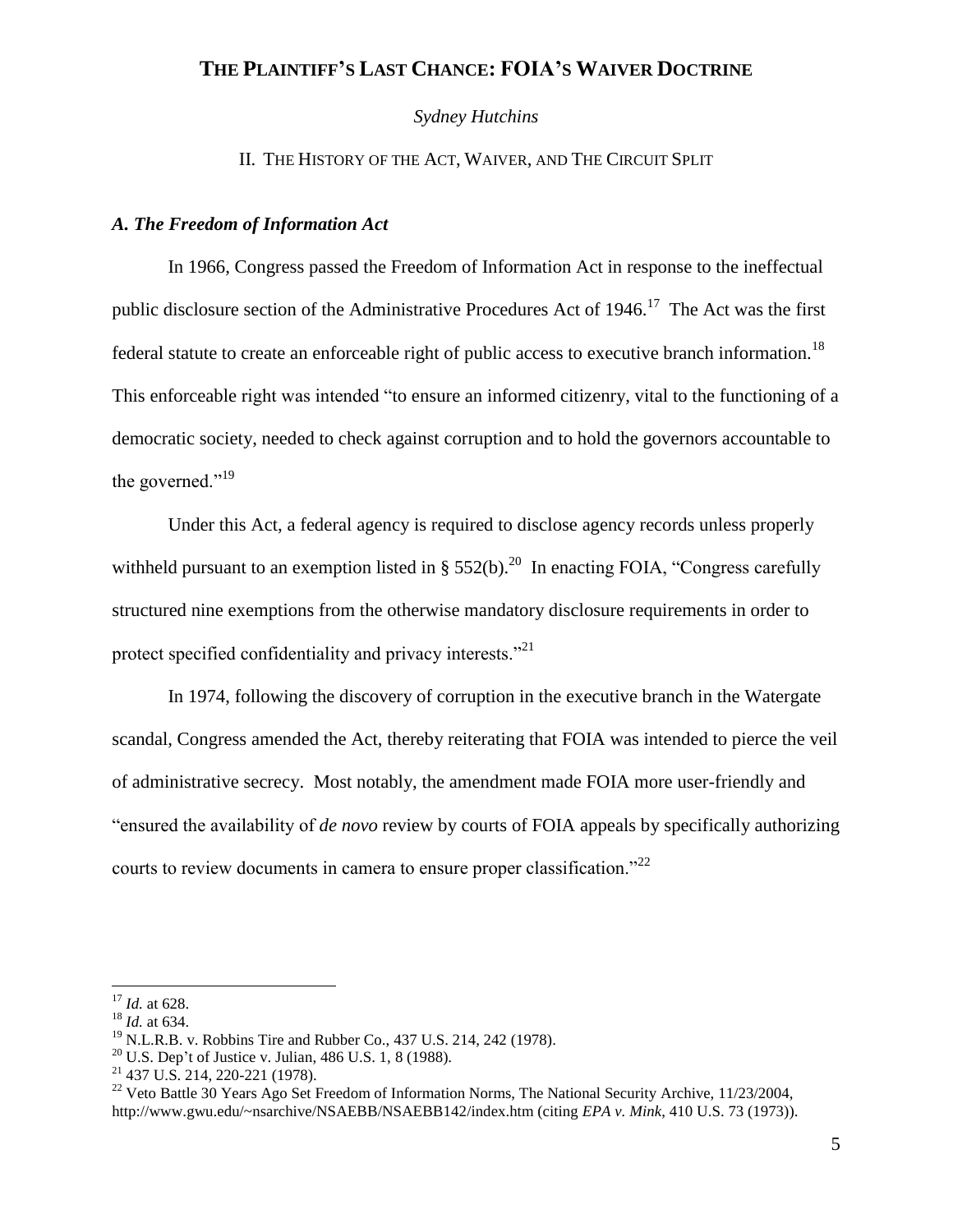### *Sydney Hutchins*

In a FOIA proceeding, the government has the burden of persuasion. The government has the burden of showing that one of the exemptions applies to the information denied.<sup>23</sup> In limited circumstances, however, an agency is foreclosed from claiming an applicable exemption.<sup>24</sup> In particular, an agency has waived its right to invoke the exemption if the information sought has been previously disclosed. $^{25}$ 

"The inquiry into whether a specific disclosure constitutes waiver is fact specific."<sup>26</sup> In determining whether an agency has waived its right, a reviewing court is required to conduct "a careful analysis of the circumstances surrounding the prior disclosure, including its extent, recipient, justification, and authorization."<sup>27</sup>

### *B. Waiver Doctrine*

There are some well-established rules for determining waiver. First, waiver only applies to information which has been "officially" released. "To have been officially released[,] information generally must have been disclosed under circumstances in which an authoritative government official allowed the information to be made public."<sup>28</sup> This means, however, that when the disclosure was "not fairly attributable to the agency—i.e., when an agency employee has made an unauthorized disclosure, a 'leak' of information," courts have found no waiver.<sup>29</sup>

 $23$  4 Admin. L. & Prac. § 14:25 (3d ed.

<sup>24</sup>*MARK J. MEAGHER & TYSON J. BAREIS*, THE FREEDOM OF INFORMATION ACT 6 (2010)

<sup>25</sup> THE EFFECT OF PRIOR DISCLOSURE: WAIVER OF EXEMPTIONS, FOIA Update Vol. IV, No. 2 (1983), *available at* http://www.justice.gov/oip/foia\_updates /Vol\_IV\_2/page6.htm.

<sup>26</sup> Mobil Oil Corp. v. U.S. E.P.A., 879 F.2d 698, 701 (9th Cir. 1989).

<sup>27</sup> THE EFFECT OF PRIOR DISCLOSURE: WAIVER OF EXEMPTIONS, FOIA Update Vol. IV, No. 2 (1983), *available at* http://www.justice.gov/oip/foia\_updates /Vol\_IV\_2/page6.htm.

<sup>&</sup>lt;sup>28</sup> *Id.* (citing Myles-Pirzada v. Dep't of the Army, No. 91-1080, slip op. at 6 (D.D.C. Nov. 20, 1992); Frugone v. CIA, 169 F.3d 772, 774 (D.C. Cir. 1999)).

<sup>29</sup> FREEDOM OF INFORMATION ACT GUIDE, Dep't of Justice, WL 3775089, *Discretionary Disclosure and Waiver* 1 (2004).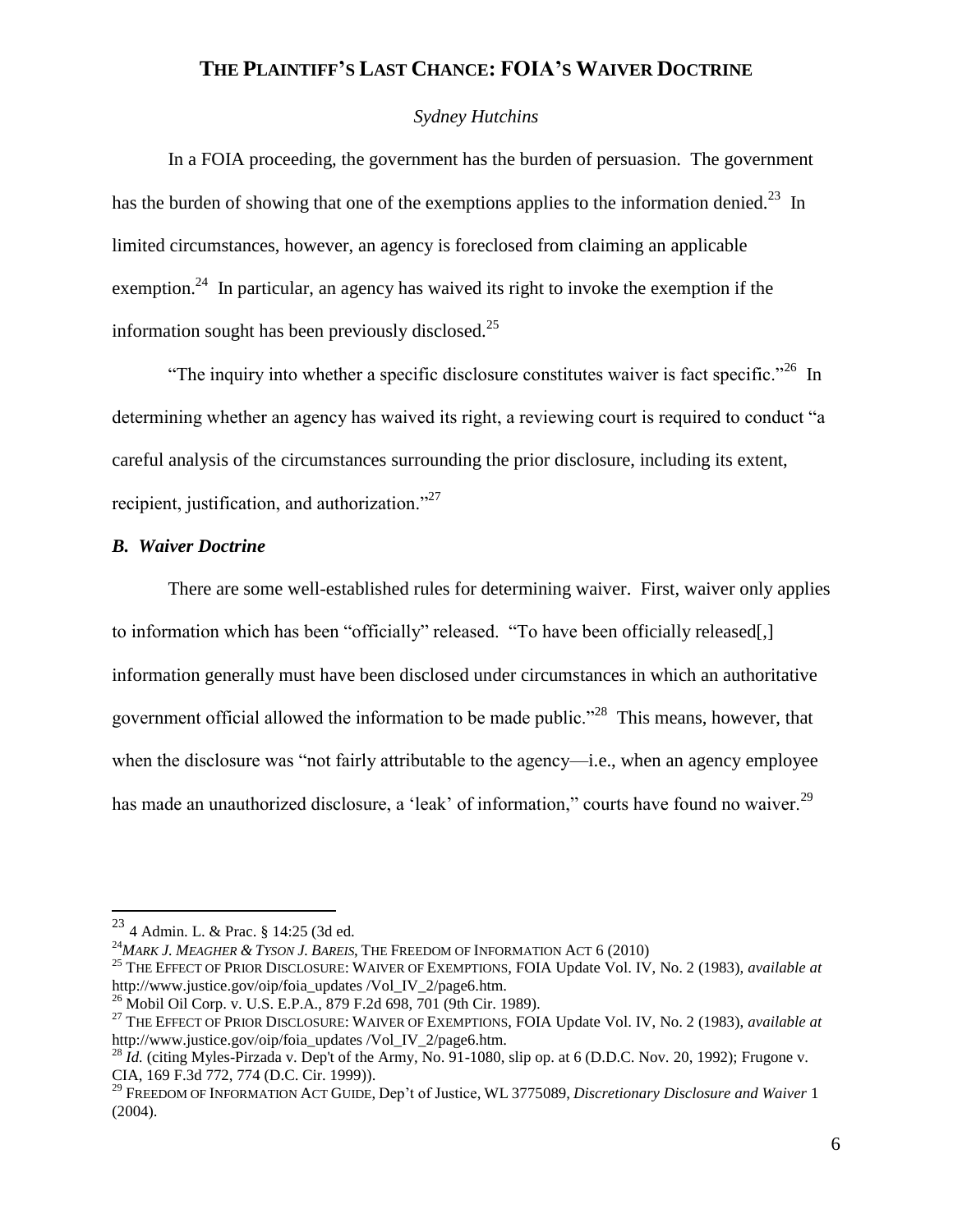### *Sydney Hutchins*

Similarly, courts have not found a waiver "when an agency makes an entirely mistaken disclosure of information."<sup>30</sup> However, when the prior disclosure is the result of the agency failing "to adhere to its own policies and regulations concerning disclosure of information contained within its records systems," courts are more willing to find that a waiver has  $occurred.<sup>31</sup>$ 

Second, courts have imposed the burden of production on the party seeking disclosure.<sup>32</sup> Under this burden, courts have required a FOIA plaintiff to describe the information with a degree of specificity when claiming that information has already been previously disclosed.<sup>33</sup> This means that "[v]oluntary disclosures, either in whole or in part, to third parties…waives FOIA exemptions only for those documents released."<sup>34</sup>

In the context of oral disclosure, courts have held that cases involving general or limited discussion of a subject, or sharing information with public in general terms do not result in a waiver.<sup>35</sup> Moreover, a FOIA plaintiff's personal knowledge of the exempt information is not a dispositive factor as to whether it was previously disclosed.<sup>36</sup>

Third, courts have largely upheld the applicability of a FOIA exemption when the government is able to "demonstrate a legitimate purpose for the [prior] disclosure, and is able to establish that the disclosure was made with a restriction on further dissemination."<sup>37</sup> In evaluating the purpose for the prior disclosure, courts will typically defer "to the necessities of

<sup>33</sup> *Id.*

<sup>35</sup> FREEDOM OF INFORMATION ACT GUIDE, Dep't of Justice, WL 3775089, *Discretionary Disclosure and Waiver* 1 (2004).

 $\frac{37}{1}$ *Id.* 

 30 *Id.*

<sup>31</sup> *Id.*

<sup>32</sup> *Id.*

<sup>34</sup> Mobil Oil Corp. v. U.S. E.P.A., 879 F.2d 698, 701 (9th Cir. 1989).

<sup>36</sup> *Id.*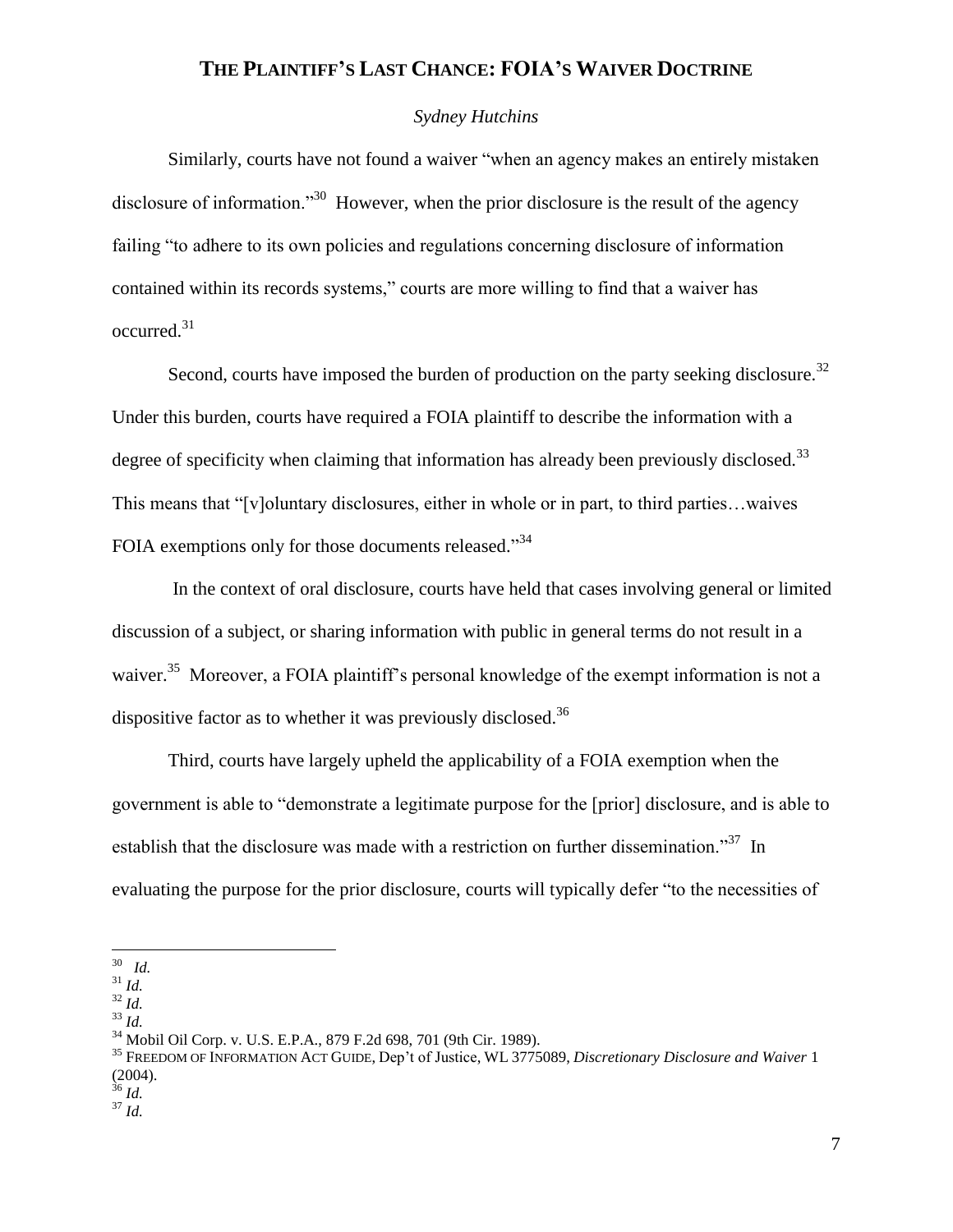### *Sydney Hutchins*

effective agency functioning when confronted with the issue of waiver."<sup>38</sup> This means that in circumstances involving substantial competing values, such as cases involving national security, law enforcement concerns, or where an individual's privacy interest is at stake, courts are more willing to find that waiver has not occurred.<sup>39</sup> Similarly, courts have generally not found a waiver "when an agency has been compelled to disclose a document under limited and controlled conditions."<sup>40</sup>

#### *C. The Public Domain Doctrine*

### *1. Generally*

Due to informational asymmetries between the government and the public, "[t]he government has the power to keep much information secret."<sup>41</sup> That secrecy, however, "ends" when the information enters the public domain."  $42$  "Once the information is in the public domain, the people have unrestricted rights of access to it."<sup>43</sup>

In effect, the public domain operates as a structural limit on the government's power to use secrecy over its own conduct. When information has entered the public domain, "[t]he government's interest in secrecy is outweighed by the free dissemination of the information once it is made public."<sup>44</sup>

Within the federal courts of appeal, only the Second and District of Columbia Circuits have explicitly adopted the public domain doctrine and applied it to waiver litigation. As a legal

<sup>38</sup> *Id.*

<sup>39</sup> *Id.*

<sup>&</sup>lt;sup>40</sup> *Id.*; *Cf.* Watkins v. U.S. Bureau of Customs and Border Protection, 643 F.3d 1189, 1199 (9th Cir. 2011) (discussed *infra*).

<sup>41</sup> Edward Lee, *The Public's Domain: The Evolution of Legal Restraints on the Government's Power to Control Public Access Through Secrecy or Intellectual Property*, 55 HASTINGS L.J. 91, 126 (2003).

<sup>42</sup> *Id.*

<sup>43</sup> *Id.*  $^{44}$   $\overline{1}d$ .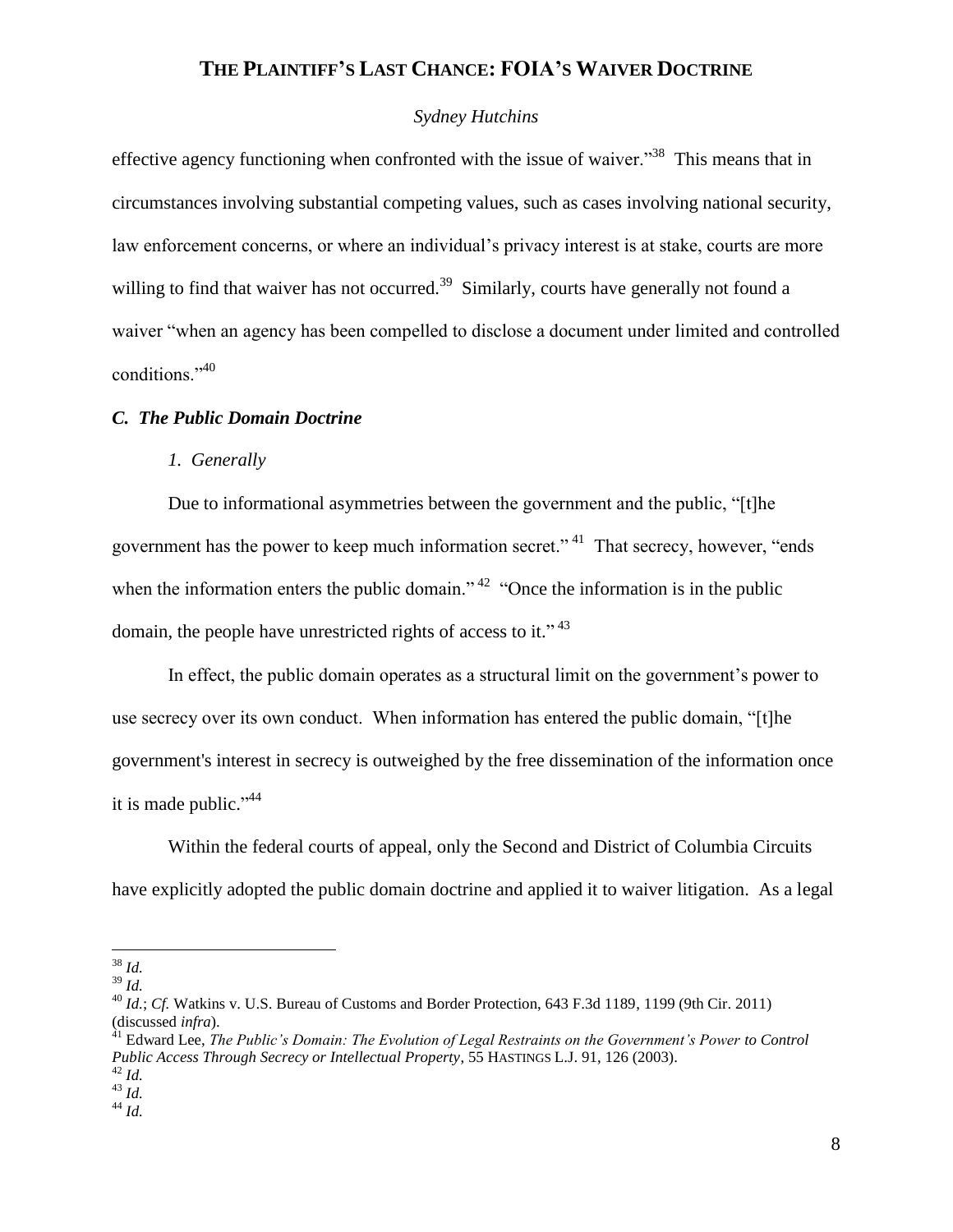### *Sydney Hutchins*

standard for waiver in FOIA litigation, the public domain requires "that the requester demonstrate that the withheld information has already been specifically revealed to the public and that it appears to duplicate that being withheld.<sup> $345$ </sup> In effect, the public domain doctrine "limits the government's ability to assert an exemption from disclosure."  $46$ 

The archetypal example of an agency record that might fall under the public domain doctrine is information disclosed in an open court or as a part of judicial proceedings. <sup>47</sup> In particular, "[t]his includes the evidence admitted at trial, the trial transcripts, the parties' briefs, and the court's orders and opinions."<sup>48</sup>

Furthermore, in many instances of FOIA litigation, the public domain "coincides with a physical or geographical location where the information originates—open court proceedings."<sup>49</sup> This is the typical form of disclosure in waiver litigation because "[c]riminal trials and most court proceedings in this country are open to the public[,] [so] any member of the public who attends such proceedings can further disseminate what information was revealed in open court." 50

### *2. District of Columbia Circuit*

The D.C. Circuit was the first federal court of appeals to adopt the public domain doctrine. The court, in *Cotton v. Reno*, <sup>51</sup> discussed the role the doctrine played in determining whether the government had waived its right to withhold agency records pursuant to a FOIA

<sup>&</sup>lt;sup>45</sup> Mobil Oil Corp. v. U.S. E.P.A., 879 F.2d 698, 701 (9th Cir. 1989) (quoting United States Student Ass'n v. CIA, 620 F. Supp. 565 (D.D.C. 1985) (emphasis added) (internal quotation marks omitted)).

<sup>46</sup> Edward Lee, *The Public's Domain: The Evolution of Legal Restraints on the Government's Power to Control Public Access Through Secrecy or Intellectual Property*, 55 HASTINGS L.J. 91, 136 (2003); *See, e.g.*, Cotton v. Reno, 195 F.3d 550 (D.C. Cir. 1999).

<sup>47</sup> *Id.*

<sup>48</sup> *Id.*

<sup>49</sup> *Id.* at 124-125.

<sup>50</sup> *Id.*

<sup>51</sup> 195 F.3d 550, (D.C. Cir. 1999).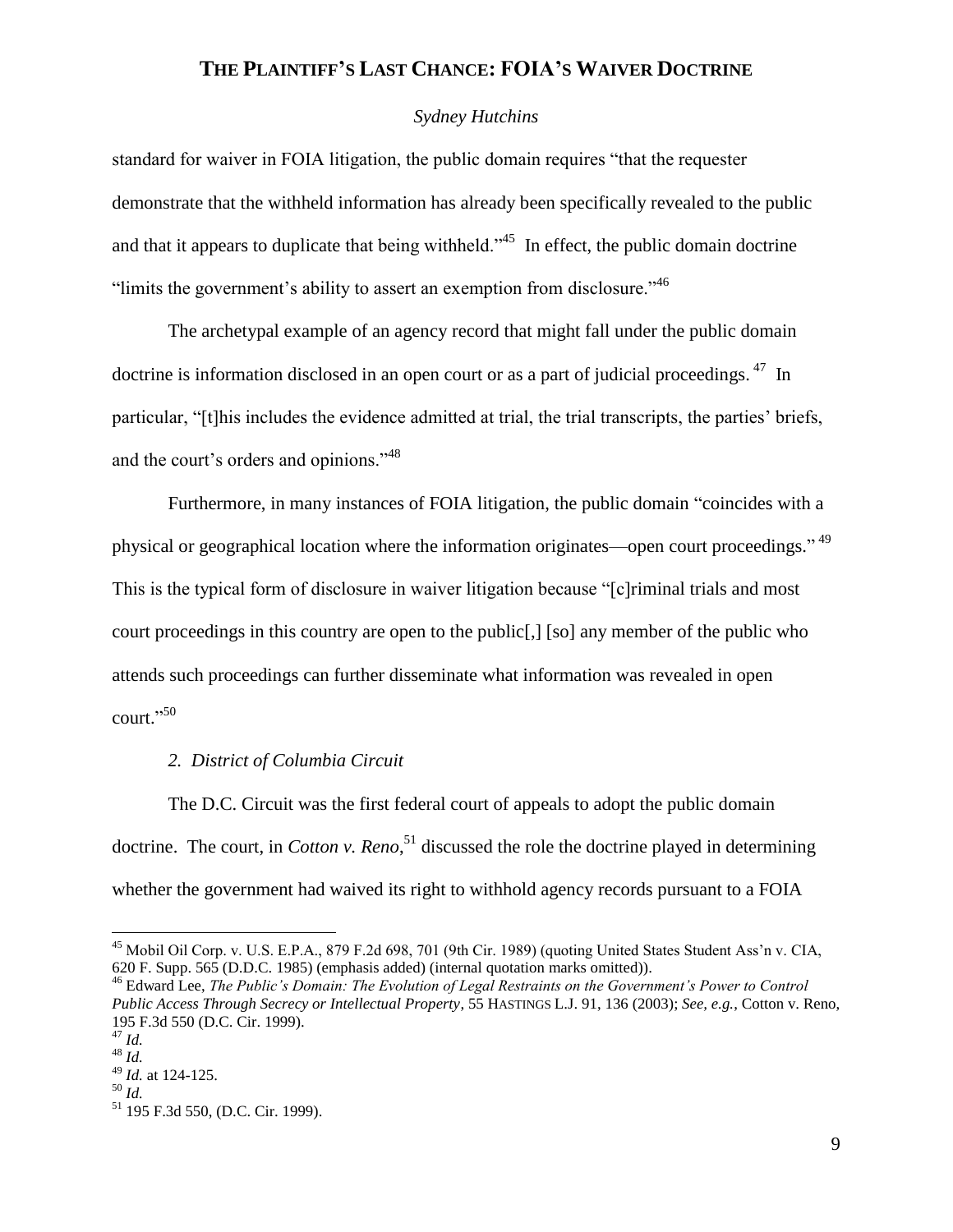#### *Sydney Hutchins*

exemption. In that case, the FOIA requester sought audio recordings which the agency had played in open court.<sup>52</sup>

The court first stated that "under [the] public-domain doctrine, materials normally immunized from disclosure under FOIA lose their protective cloak once disclosed and preserved in a permanent public record."<sup>53</sup> The court reasoned that "[t]he logic of FOIA mandates that where information requested is truly public, then enforcement of an exemption cannot fulfill its purposes."<sup>54</sup> Moreover, the court noted that it "must be confident that the information is truly public and that the requester receives no more than what is publicly available before [the court] find a waiver."<sup>55</sup> Essentially, the requested information must be *freely available*. 56

Guided by this doctrine, the court then employed a burden-shifting inquiry in determining if the government had waived confidentiality.<sup>57</sup> The court noted that the government at all times has the burden of persuasion to show that information is not subject to disclosure under FOIA.<sup>58</sup> Once the government has satisfied this burden, the requesting party has the burden of producing evidence showing that the exempt agency records have entered the public domain, and thereby shed their Exemption protection.<sup>59</sup>

The court reasoned that the burden of production is on the requesting party "otherwise, the government would face the daunting task of proving a negative: that requested information

<sup>52</sup> 195 F.3d 550, 552(D.C. Cir. 1999).

<sup>53</sup> Cotton v. Reno, 195 F.3d 550, 554 (D.C. Cir. 1999).

<sup>54</sup> *Id.* (quoting Niagara Mohawk Power Corp. v. U.S. Dep't of Energy, 169 F.3d 16, 19 (D.C. Cir. 1999) (internal quotation marks omitted)).

<sup>55</sup> *Id.* at 555.

<sup>56</sup> Watkins v. U.S. Bureau of Customs and Border Protection, 643 F.3d 1189, 1199 (9th Cir. 2011) (Rymer, J., dissenting) (emphasis added)).

<sup>57</sup> 195 F.3d 550, 554 (D.C. Cir. 1999).

<sup>58</sup> Inner City Press/Cmty on the Move v. Bd. of Governors of the Fed. Reserve Sys., 463 F.3d 239, 245 (2d. Cir. 2006).

<sup>59</sup> 195 F.3d 550, 554 (D.C. Cir. 1999).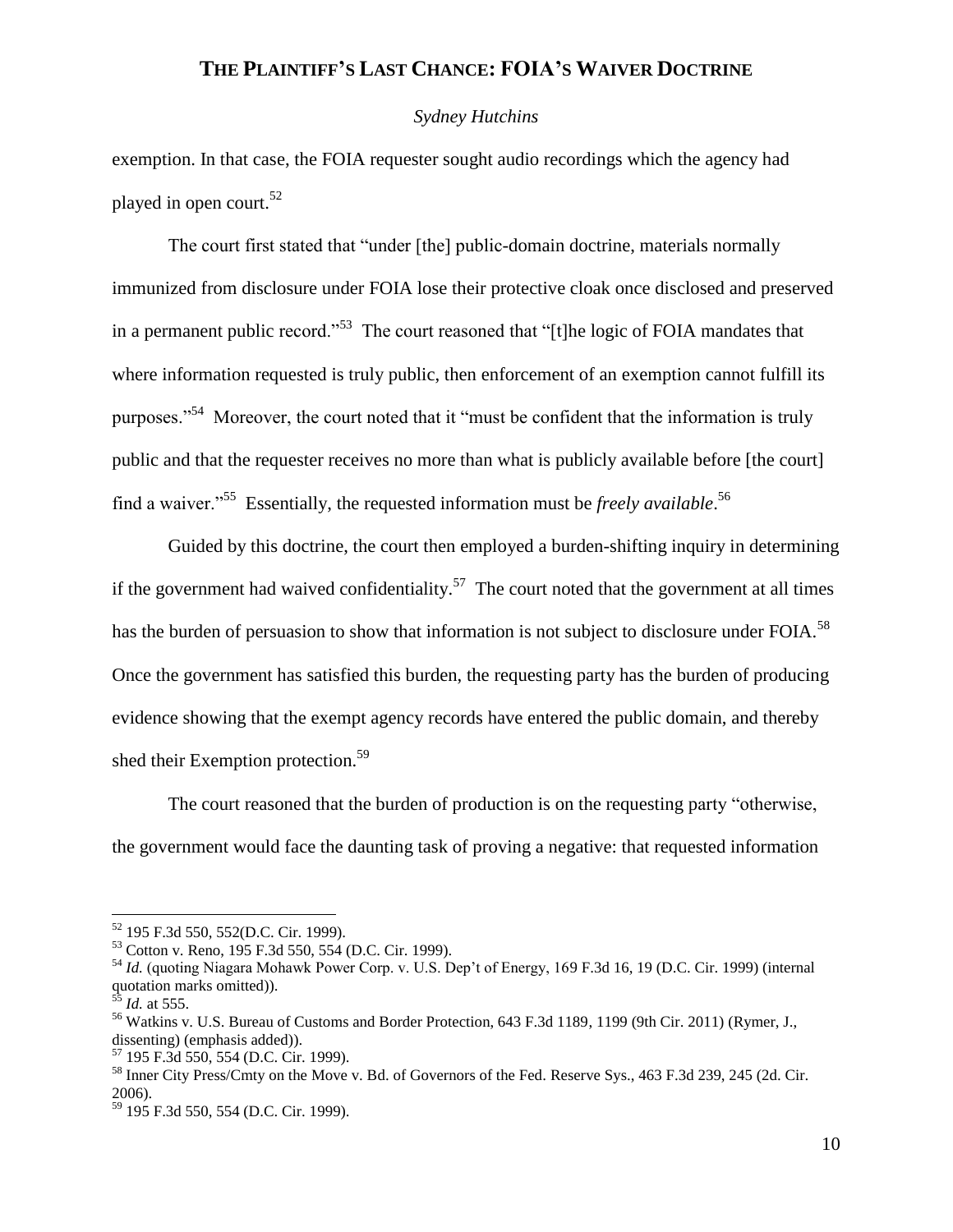### *Sydney Hutchins*

had not been previously disclosed."<sup>60</sup> Similarly, the D.C. Circuit in another case "reasoned that the burden of production should fall upon the requester because the task of proving the negative—that the information has not been revealed—might require the government to undertake an exhaustive, potentially limitless search."<sup>61</sup>

To satisfy this burden, "the specific information sought must have already been disclosed and preserved in a permanent public record." $62$  In the D.C. Circuit, the requesting party must produce evidence that demonstrates four factors to satisfy the requirements of the public domain doctrine. First, the withheld information must have been officially released. Second, the information must have entered the public domain. Third, the information must "remain a part of the public domain."<sup>63</sup> In particular, a previously disclosed record must have been released to the general public.<sup>64</sup> Moreover, "[t]hese requirements—'release' to the 'general public'—are construed narrowly."<sup>65</sup> The Supreme Court has further limited the application of this doctrine by requiring the information to be freely available.<sup>66</sup> Fourth, and finally, the party has the "burden" of showing that there is a permanent public record of the *exact* portions he wishes."<sup>67</sup> Thus, the

 $\overline{a}$ <sup>60</sup> *Id.*

<sup>61</sup> FREEDOM OF INFORMATION ACT GUIDE, Dep't of Justice, WL 3775089, *Discretionary Disclosure and Waiver* 1 (2004) (quoting Davis v. U.S. Dep't of Justice, 968 F.2d 1276, 1279-82 (D.C. Cir. 1992) (internal quotation marks omitted)).

 $62$  Students Against Genocide v. Dep't of State, 257 F.3d 828, 836 (D.C. Cir. 2001) (quoting Cotton v. Reno, 193 F.3d 550, 554 (D.C. Cir. 1999) (internal quotation marks omitted)).

<sup>63</sup> 195 F.3d 550, 554 (D.C. Cir. 1999).

<sup>64</sup> *MARK J. MEAGHER & TYSON J. BAREIS*, THE FREEDOM OF INFORMATION ACT 6 (2010) (citing Students Against Genocide v. Dep't of State, 257 F.3d 828 (D.C. Cir. 2001)).

<sup>65</sup> *Id.*

 $^{66}$  463 F.3d 239, 245 (2d. Cir. 2006) (quoting U.S. Dep't of Justice v. Reporters Committee for Freedom of Press, 489 U.S. 749, 764 (1989)).

<sup>67</sup> Cotton v. Reno, 195 F.3d 550, 554 (D.C. Cir. 1999) (quoting Davis v. U.S. Dep't of Justice, 968 F.2d 1276, 1280 (D.C. Cir. 1992)).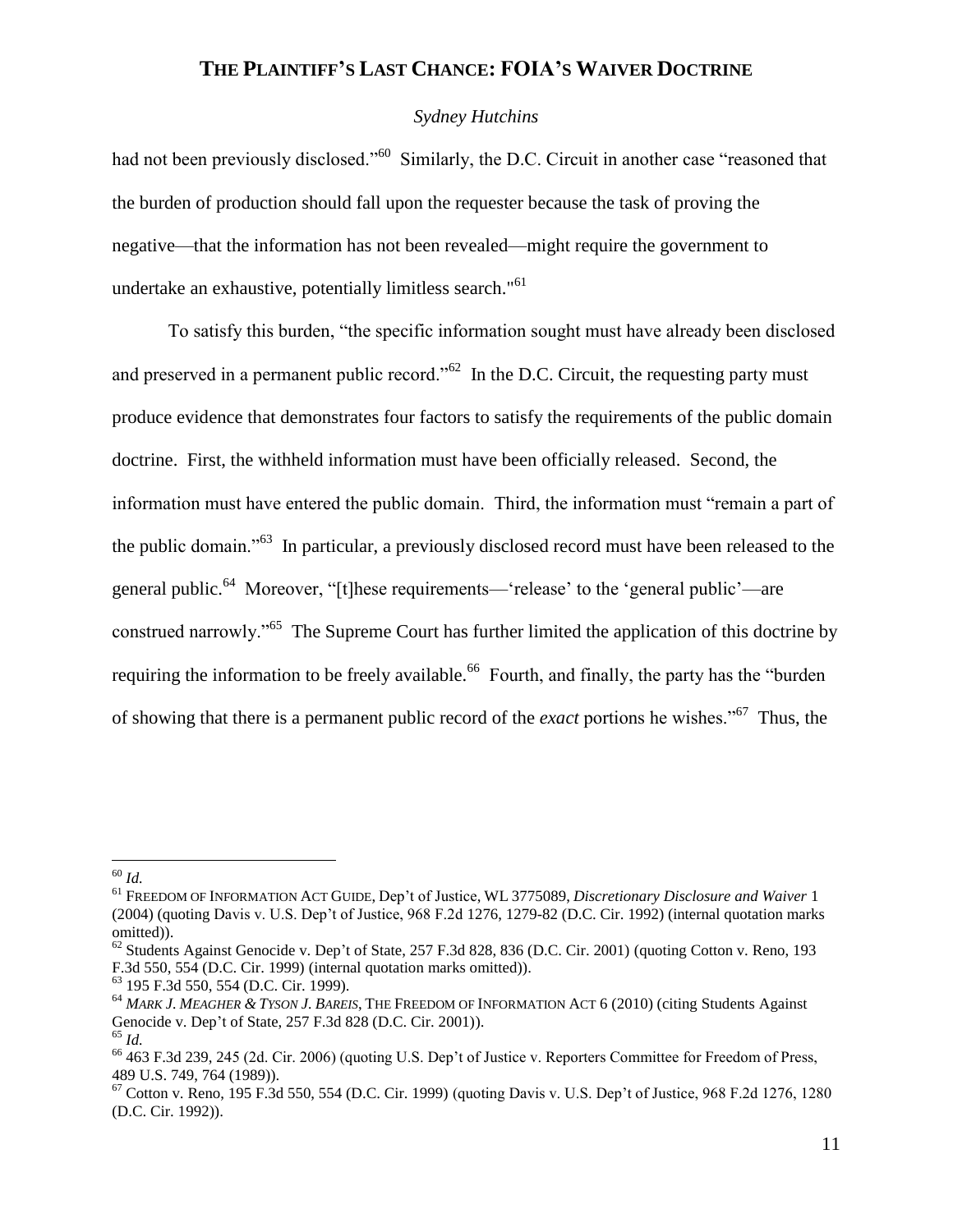#### *Sydney Hutchins*

requesting party "must point[ ] to specific information in the public domain that appears to duplicate that being withheld."<sup>68</sup>

The D.C. Circuit has stated that the specificity requirement permits the court to "carefully tailor the [agency]'s disclosure duty to ensure that the [court] do[es] not jeopardize the legitimate privacy interests of innocent third parties."<sup>69</sup> The rationale is that by ordering disclosure, without requiring specificity as to the materials sought, "would [ignore] the injury that disclosure might cause innocent third parties."<sup>70</sup> The D.C. Circuit has noted, however, that requiring the FOIA plaintiff to produce a hard copy version of the requested information would be purporting to hold form over substance.<sup>71</sup>

Once the requesting party has satisfied his burden, the burden of production then shifts to the government. "[I]t is up to the government, if it so chooses, to rebut the plaintiff's proof by demonstrating that the specific…records identified have since been destroyed, placed under seal, or otherwise removed from the public domain."<sup>72</sup>

In 2001, the D.C. Circuit, in *Students Against Genocide v. Dep't of State*,<sup>73</sup> addressed the issue of whether the government waives confidentiality when the exempt information was officially disclosed to a third party. In that case, the FOIA plaintiff sought agency records relating to human rights violations that had been partially disclosed to foreign officials.<sup>74</sup>

The court held that the government had not waived confidentiality. Because the official only displayed the records to the members in attendance, had retained custody of the records, and

<sup>&</sup>lt;sup>68</sup> *Id.* (quoting Afshar v. Dep't of State, 702 F.2d 1125, 1130 (D.C. Cir. 1983) (internal quotation marks omitted)). <sup>69</sup> *Id.* (quoting Davis v. U.S. Dep't of Justice, 968 F.2d 1276, 1278 (D.C. Cir. 1992) (internal quotation marks omitted)).

<sup>70</sup> *Id.* (quoting Davis v. U.S. Dep't of Justice, 968 F.2d 1276, 1280 (D.C. Cir. 1992)).

<sup>71</sup>*Id.* at 555*.*

<sup>72</sup> *Id.* at 556.

<sup>73</sup> 257 F.3d 828 (D.C. Cir. 2001).

<sup>74</sup> *Id.* at 830*.*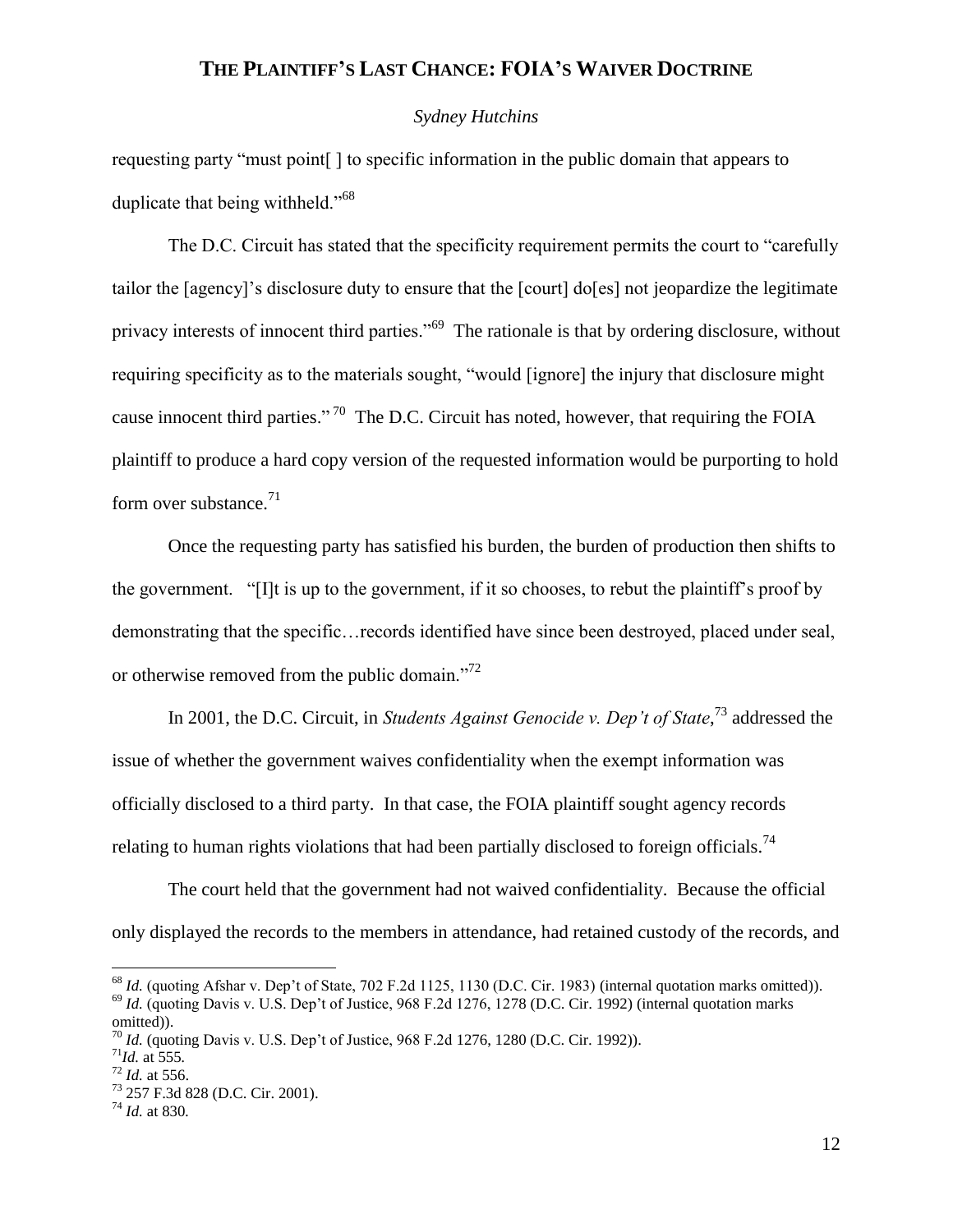### *Sydney Hutchins*

the records never left the Security Council's chambers, the court determined that the requested information was not released at all."<sup>75</sup> Moreover, the records were only viewed by the people in attendance, and thus, were not released to the general public.<sup>76</sup> The court determined, therefore, that the records did not enter the public domain.

In addition, the court determined that "there [was] no permanent public record of the [exempt records]" because the information sought had not been released into the public domain.<sup>77</sup> In making this determination, the court noted that it was "significant that [the agency official] displayed, but did not distribute, the [records] in question" in evaluating the circumstances of the disclosure.<sup>78</sup>

Furthermore, the government was found to have presented a legitimate reason for nondisclosure. The court found that there was "nothing unreasonable in the government's contention that it may have affirmative foreign policy reasons for sharing sensitive information with some foreign governments and not others."<sup>79</sup> The court based its determination on the agency's statements which claimed that this type of disclosure, as compared to public and permanent release of the documents, still enabled the enforcement of the exemption to fulfill its purposes.<sup>80</sup> The court reasoned that given the plausibility of the government's statements for nondisclosure, and absent a showing a bad faith, the court would accord a substantial amount of deference to the agency's proffered injury resulting from court-mandated disclosure.<sup>81</sup>

 $\overline{a}$ <sup>75</sup> *Id.*

 $^{76}$   $\overline{Id}$ .

- <sup>78</sup> *Id.* at 837.
- <sup>79</sup> *Id.*
- <sup>80</sup> *Id.*
- $81$  *Id.*

<sup>77</sup> *Id.* (quoting Cotton v. Reno, 193 F.3d 550, 554 (D.C. Cir. 2011) (internal quotation marks omitted)).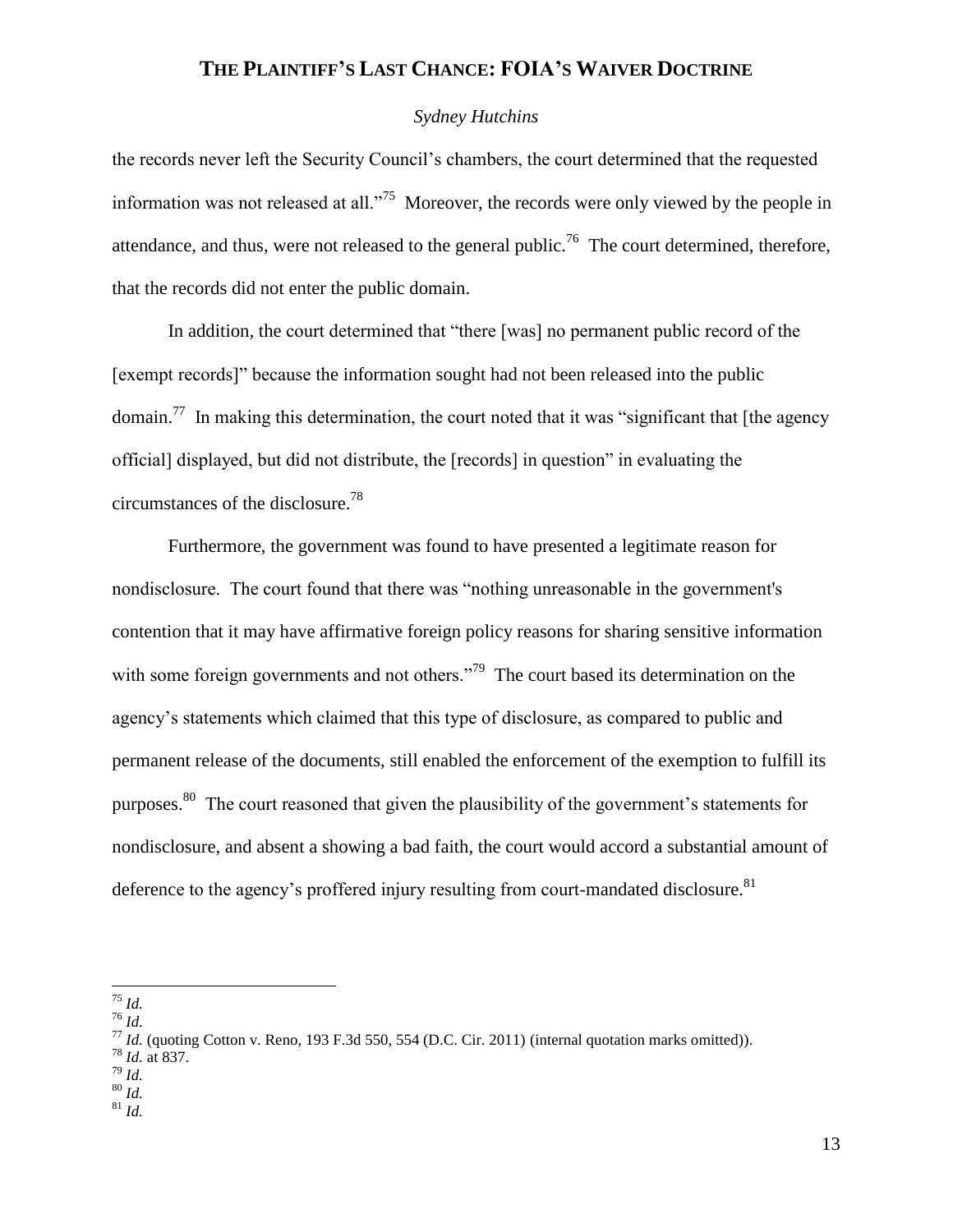### *Sydney Hutchins*

The court then rejected the contention that by the agency previously disclosing the classified documents "to parties against whom the exemption was intended to provide protection: foreign governments," the disclosure "represents merely a slight variation on the theme" underlying the public domain doctrine. $82$  In rejecting this argument, the court stated that the identity of the FOIA plaintiff was not relevant in determining whether waiver had occurred.<sup>83</sup> The court reasoned that "disclosure made to any FOIA requester is effectively a disclosure to the world at large."<sup>84</sup>

The court further noted that "courts lack authority to limit the dissemination of documents once they are released under FOIA, or to choose selectively among recipients.<sup>85</sup> The court therefore determined that it "must assume that if the requested [records] are released, they will eventually make their way to foreign governments and others who may have interests that diverge from those of the United States."<sup>86</sup> The court therefore held that the plaintiff failed to satisfy its burden of production under the public domain doctrine.

In a recent decision on the issue of waiver, however, the District Court in the D.C. Circuit impliedly embraced a balancing approach in addition to using the public domain doctrine. $87$ Under this balancing analysis, the court looked to additional factors in determining whether waiver of confidentiality had occurred.<sup>88</sup> The significance of this decision is that the District Court found the public domain doctrine to be under-inclusive and presumably, an insufficient

<sup>82</sup> *Id.* at 836.

<sup>83</sup> *Id.*

<sup>84</sup> *Id.*

<sup>85</sup> *Id.* at 836-837.

<sup>86</sup> *Id.* at 837.

 $87$  Muslim Advocates v. U.S. Dept. of Justice, CIV.A. 09-1754, 2011 WL 5439085, n. 8 (D.D.C. Nov. 10, 2011) <sup>88</sup> *Id.*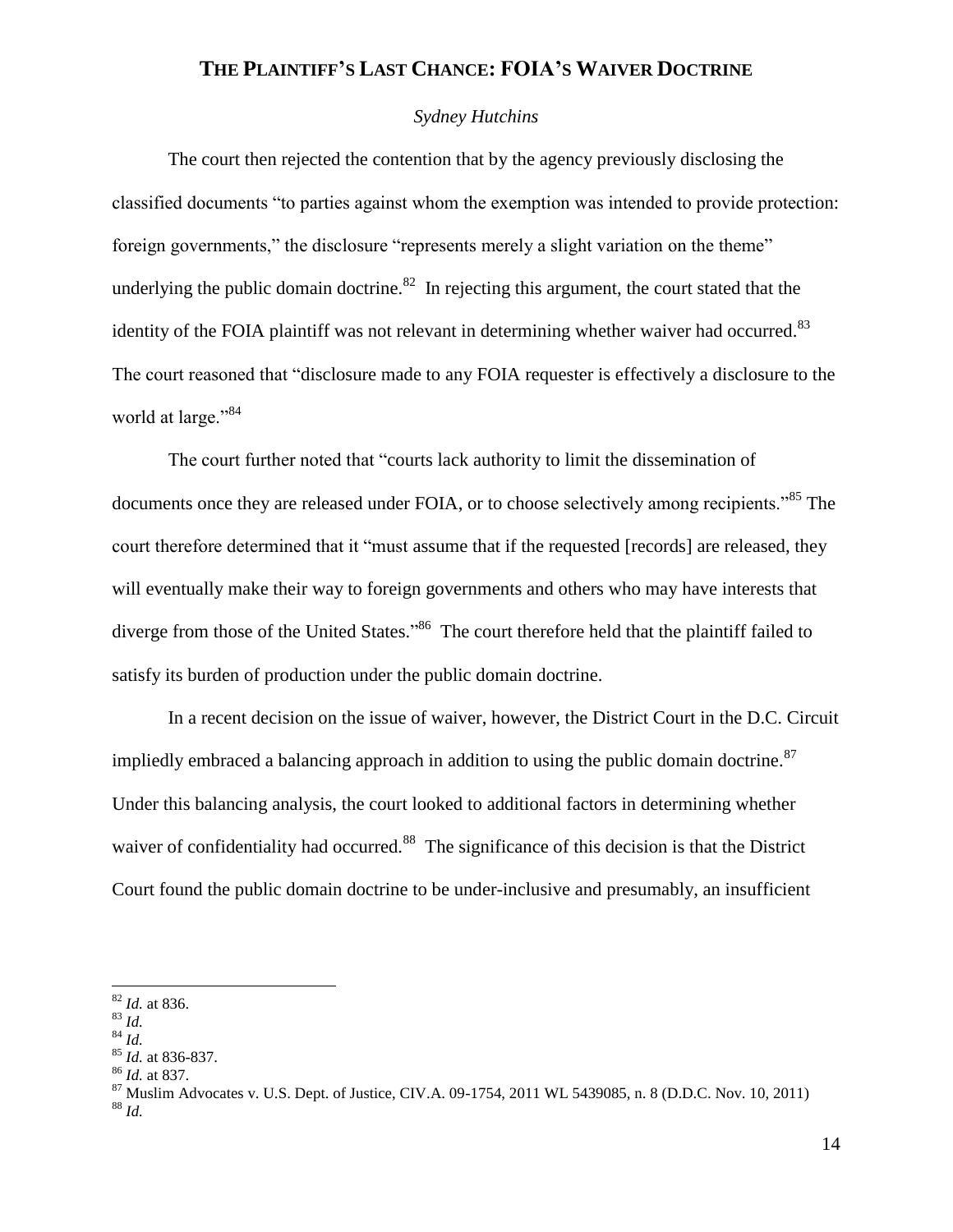### *Sydney Hutchins*

test for waiver. The District Court's approach, therefore, may be indicative of the inherent weaknesses of the public domain doctrine in addressing all of the plaintiff's waiver arguments.

#### 3. *Second Circuit*

The Second Circuit has also adopted the public domain doctrine. The court, in *Inner City*  Press/Cmty on the Move v. Bd. of Governors of the Fed. Reserve Sys.,<sup>89</sup> weighed in on the application of the doctrine. The court first noted that an "exemption does not apply if identical information is otherwise in the public domain.<sup> $290$ </sup> The court then stated that the underlying rationale of the doctrine is sound. In particular, the court noted that "if identical information is truly public, then enforcement of an exemption cannot fulfill its purposes."<sup>91</sup>

In *Inner City*, the court held that the requesting party failed to satisfy its burden of production because the requesting party did not demonstrate that the withheld information is likely duplicative of that in the public filings.  $92$  The court, in the interest of judicial economy, then addressed the agency's argument that even if the party satisfied its burden of production, the information is still not subject to disclosure under *U.S. Dep't of Justice v. Reporters Committee for Freedom of Press*. 93

In *Reporters Committee*, the Supreme Court held that a rap sheet compiling a person's criminal history is not freely available and is not subject to disclosure. The agency's argument was that even if the record was in the public domain, it "is not freely available because of the logistical difficulties in locating it."<sup>94</sup>

<sup>89</sup> 463 F.3d 239, 245 (2d. Cir. 2006)

<sup>90</sup> *Id.* at 244.

<sup>91</sup> *Id.*

<sup>92</sup> *Id.* at 251.

<sup>&</sup>lt;sup>93</sup> 489 U.S. 749, (1989).

 $94\,463$  F.3d 239, 252 (2d. Cir. 2006) (internal quotation marks omitted)).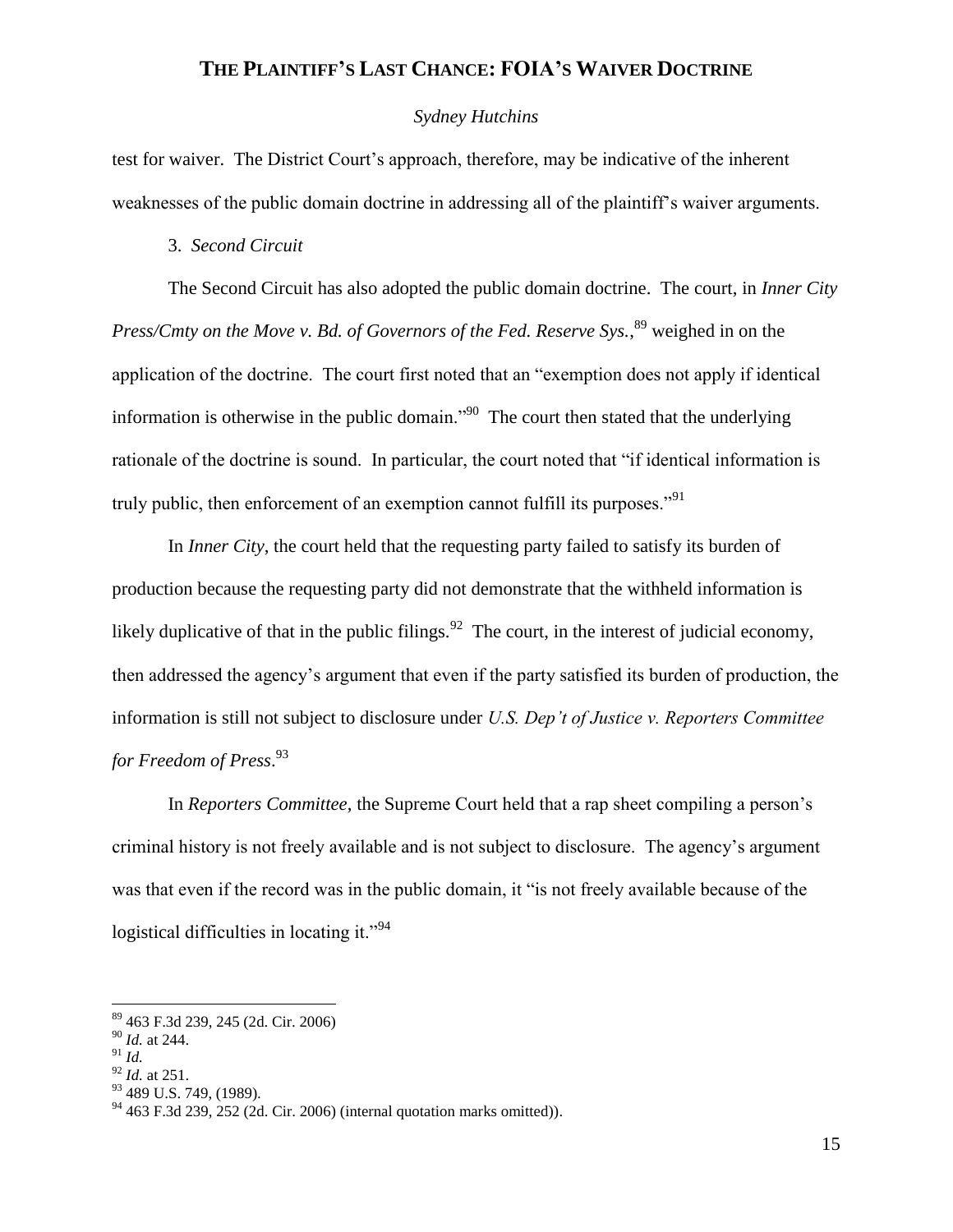### *Sydney Hutchins*

The Second Circuit first noted that unlike the compilation of otherwise difficult to obtain information in *Reporters Committee*, a party seeking the agency records in this case only had to contact one government agency.<sup>95</sup> Further, the court noted that the information could be accessed online, free of charge and was located on only one database.<sup>96</sup>

The Second Circuit determined that "the information in this case remains much more freely available than in *Reporters Committee*."<sup>97</sup> Moreover, the court noted in footnote 15, that "[a]s technology quickly changes, information becomes more readily available to the public and the difficulties noted in *Reporters Committee*, for example, lessen significantly." 98

The court then stated that the information sought in this case does not involve the same privacy concerns as that in *Reporters Committee*. 99 The court held that "the ready availability of [the information sought] and the policy favoring disclosure of information found in [the information sought] distinguishes this case from *Reporters Committee*."<sup>100</sup> The court then remanded the case to the district court for the plaintiff to have the opportunity to fulfill its burden of production.<sup>101</sup>

### *4. Tenth Circuit*

The Tenth Circuit in *Prison Legal News v. Exe. Office for U.S. Att'ys<sup>102</sup>* declined to apply the public domain doctrine. The Tenth Circuit held that the application of the public domain doctrine would only be justified when the applicable exemption failed "to provide *any* protection

<sup>95</sup> *Id.*

<sup>96</sup> *Id.*

<sup>97</sup> *Id.*

<sup>&</sup>lt;sup>98</sup> *Id.* at 252, n.15 ("The rapid change in technology is evidenced here by the fact that a text search of securities filings became available during the pendency of this matter.") (citing Appellee's Br. 58 n. 21)). <sup>99</sup> *Id.* at 252.

<sup>&</sup>lt;sup>100</sup> *Id.* at 245 (citing U.S. Dep't of Justice v. Reporters Committee for Freedom of Press, 489 U.S. 749, 764 (1989)). <sup>101</sup> *Id.*

<sup>&</sup>lt;sup>102</sup> 628 F.3d 1243 (10th Cir. 2011).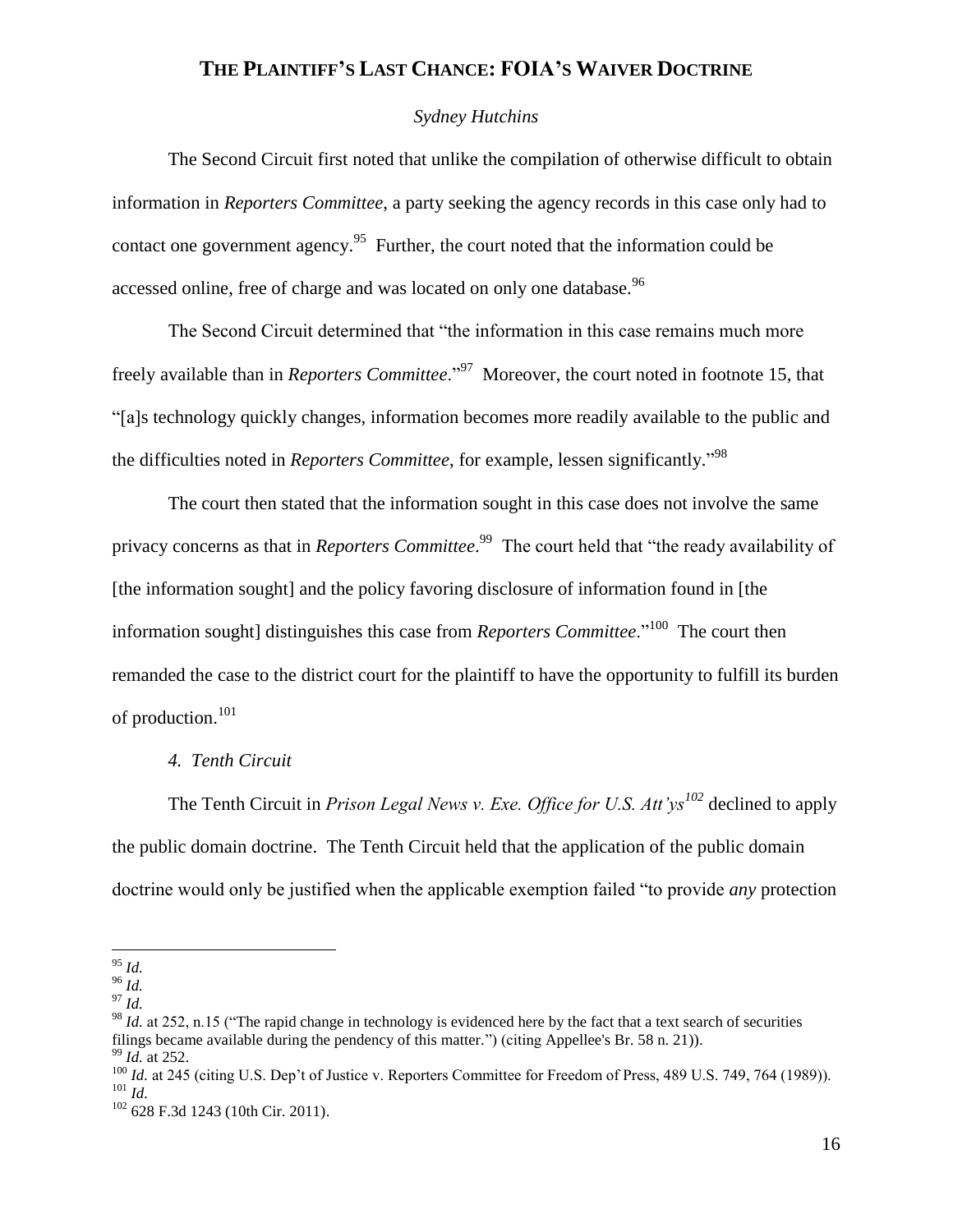### *Sydney Hutchins*

of the interests involved."<sup>103</sup> The plaintiff in the case claimed that the public domain doctrine applied because the information sought had been introduced as evidence and shown in open court to the jury and to the public audience.<sup>104</sup>

In addressing whether the public domain doctrine found in *Cotton v. Reno* applied, the Tenth Circuit first noted that "[t]he justification for the D.C. Circuit's [public domain doctrine] under FOIA's statutory framework is critical to understanding when the doctrine applies."<sup>105</sup> The court then stated that "[t]he D.C. Circuit explained that the logic of FOIA mandates that where information requested is truly public, then the enforcement of an exemption cannot fulfill its purposes."<sup>106</sup>

The court noted that "[o]nce the [records] in *Cotton* were played at a public trial, the purpose of the [relevant exemption] could no longer be fulfilled because the government had already revealed the intercepted information," in contravention of an otherwise governing statute.<sup>107</sup> Further, the court noted that "there was no argument in *Cotton* that any additional interest attached to the tape recordings."<sup>108</sup>

The court then determined that "the purpose of [the relevant exemption] in this case remains intact [because] the family's strong privacy interest in the [records] is distinct from information about what those images and recordings contain."<sup>109</sup> Since the information sought was observed "by a limited number of individuals who were present in the courtroom at the time

<sup>&</sup>lt;sup>103</sup> *Id.* at 1253 (emphasis added).

<sup>104</sup> *Id.* at 1246.

<sup>105</sup> *Id.* at 1252.

<sup>106</sup> *Id.* at <sup>1246</sup> (10th Cir. 2011) (quoting Cotton v. Reno, 193 F.3d 550, 554 (D.C. Cir. 2011) (internal quotation marks omitted)).

<sup>107</sup> *Id.* at 1252. <sup>108</sup> *Id.*

<sup>109</sup> *Id.*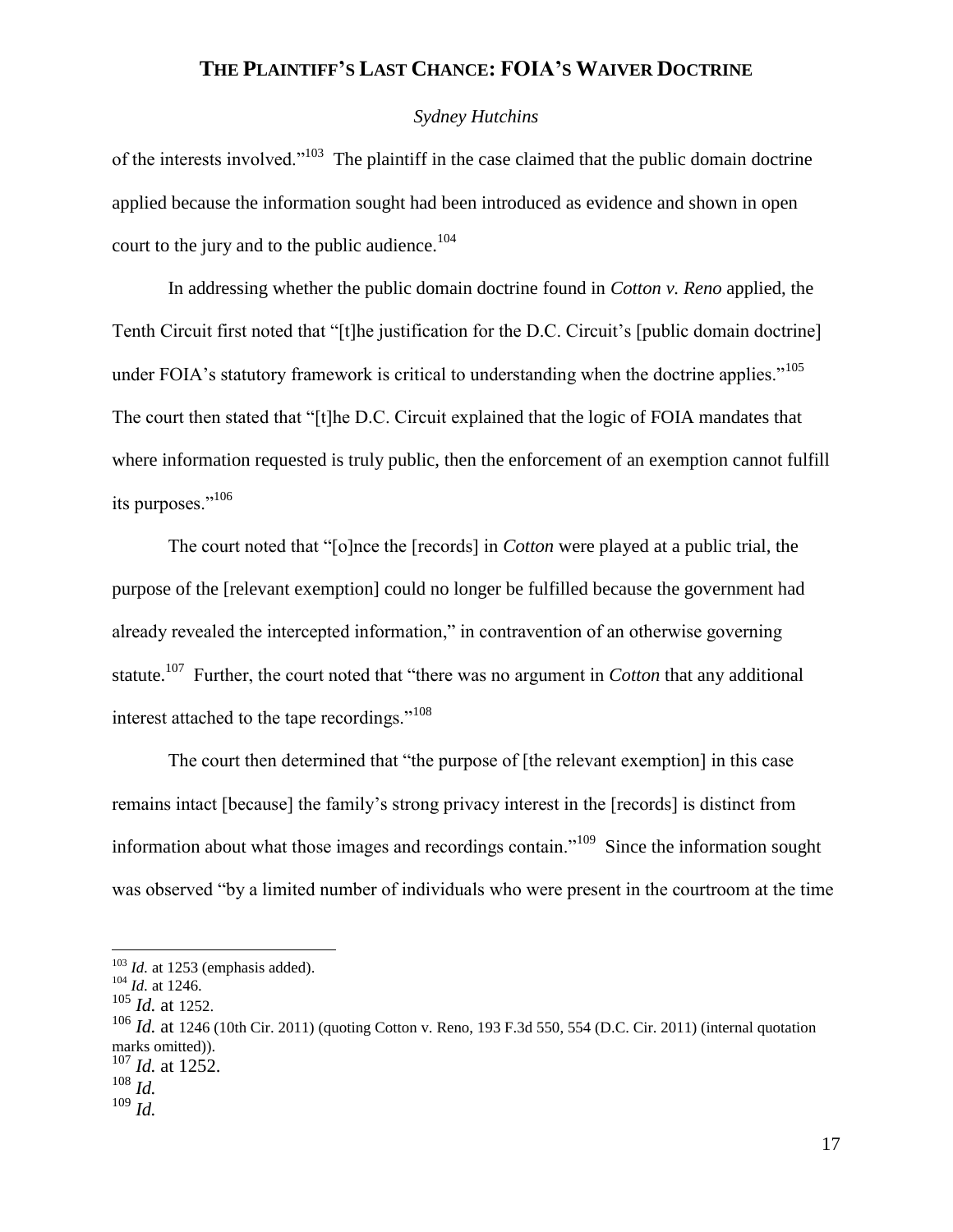#### *Sydney Hutchins*

of the trails[,] enforcement of [the relevant exemption] [could] still protect the [family's] privacy interests."<sup>110</sup>

The court then stated that "[t]he public domain doctrine is limited and applies only when the exemption can no longer serve its purpose.<sup> $111$ </sup> The court reasoned that because "the public domain doctrine appears nowhere in the statutory text of FOIA, only the failure of an express exemption to provide *any* protection of the interests involved could justify its application."<sup>112</sup>

Furthermore, the court reasoned that even if it adopted the public domain doctrine, the purpose of the relevant exemption could still be served. Therefore, the doctrine would not have defeated the applicability of the exemption.<sup>113</sup> Thus, the Tenth Circuit found the particular exemption involved in the case to be the dispositive factor in determining whether waiver had occurred through some prior disclosure.

### *D. No-Strings-Attached Standard*

The Ninth Circuit, in *Watkins v. U.S. Bureau of Customs and Border Protection*, 114 articulated a new standard as an alternative to public domain doctrine.<sup>115</sup> In that case, a copyright and trademark attorney requested agency records concerning information about commercial importers. <sup>116</sup> The government, in responding to the request, provided him with heavily redacted documents, citing various FOIA exemptions.<sup>117</sup>

- <sup>112</sup> *Id.* (emphasis added).
- $^{113}$  *Id*.

<sup>110</sup> *Id.* at 1252-1253.

 $111$  *Id.* 

<sup>114</sup> 643 F.3d 1189 (9th Cir. 2011).

<sup>115</sup> *Id.* at 1197 (9th Cir. 2011).

<sup>116</sup> *Id.* at 1192-1193 (9th Cir. 2011).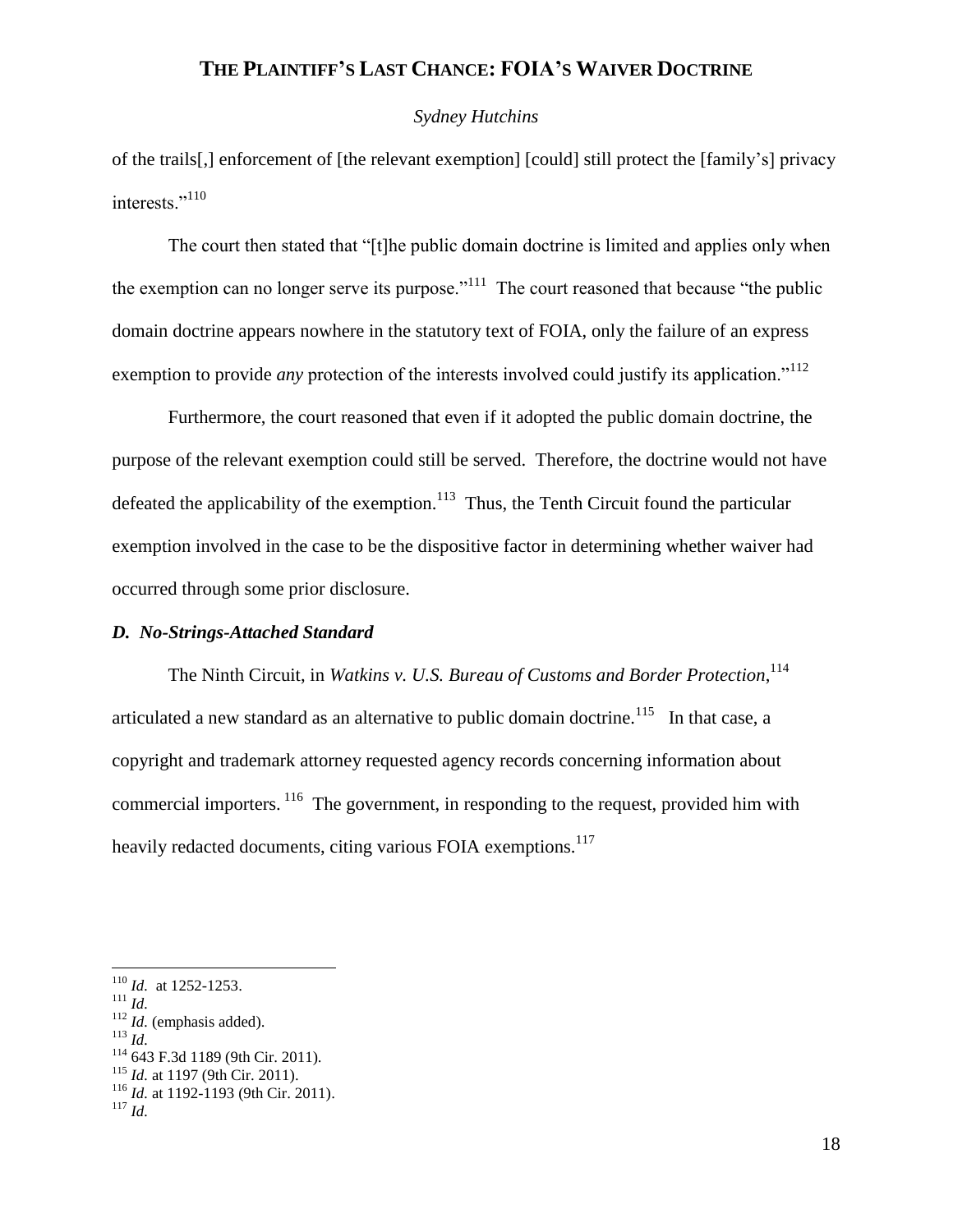### *Sydney Hutchins*

The FOIA litigant then claimed that the government had waived its ability to claim an exemption through prior disclosure.<sup>118</sup> Specifically, the FOIA requester alleged that by disclosing the information about commercial importers to affected trademark owners, pursuant to a federal statute,<sup>119</sup> the government waived the confidentiality of the agency records.<sup>120</sup>

In determining whether the government had waived confidentiality, the court first noted that the public domain doctrine, while persuasive in most cases, does not reach the concerns of confidentiality in circumstances like those presented in this case.<sup>121</sup> The court then distinguished this case from those that had applied the public domain on three bases.<sup>122</sup> First, the information sought in this case did not involve high-level criminal investigations, or matters of national security.<sup>123</sup> Second, the manner of prior disclosure in this case involved a scenario in which the government had already provided a no-strings-attached disclosure of the confidential information to a private third party.<sup>124</sup> And lastly, the court determined that because the public domain doctrine required the information to be preserved in the public record, it was limited in scope.<sup>125</sup>

The court reasoned that taken to its logical extreme, the public domain doctrine would still immunize the requested information even though the third party had the ability to freely disseminate that information in ways that would hypothetically compromise the purportedly sensitive information.<sup>126</sup>

 $118$  *Id.* at 1196 (In particular, when commercial importers make entry into the U.S., they are required to disclose specific information to the C.B.P. Pursuant to 19 U.S.C. § 1526(e), the C.B.P. is then required to send "Notices of Seizure," which contain the disclosed information from the commercial importers, to trademark owners.). <sup>119</sup> *See* 19 U.S.C. § 1526(e).

<sup>120</sup> 643 F.3d 1189, 1197 (9th Cir. 2011).

<sup>121</sup> *Id.* at 1197-1198.

<sup>122</sup> *Id.* at 1197.

<sup>123</sup> *Id.*

<sup>124</sup> *Id.*

<sup>125</sup> *Id.* at 1197-1198.

<sup>126</sup> *Id.* at 1197.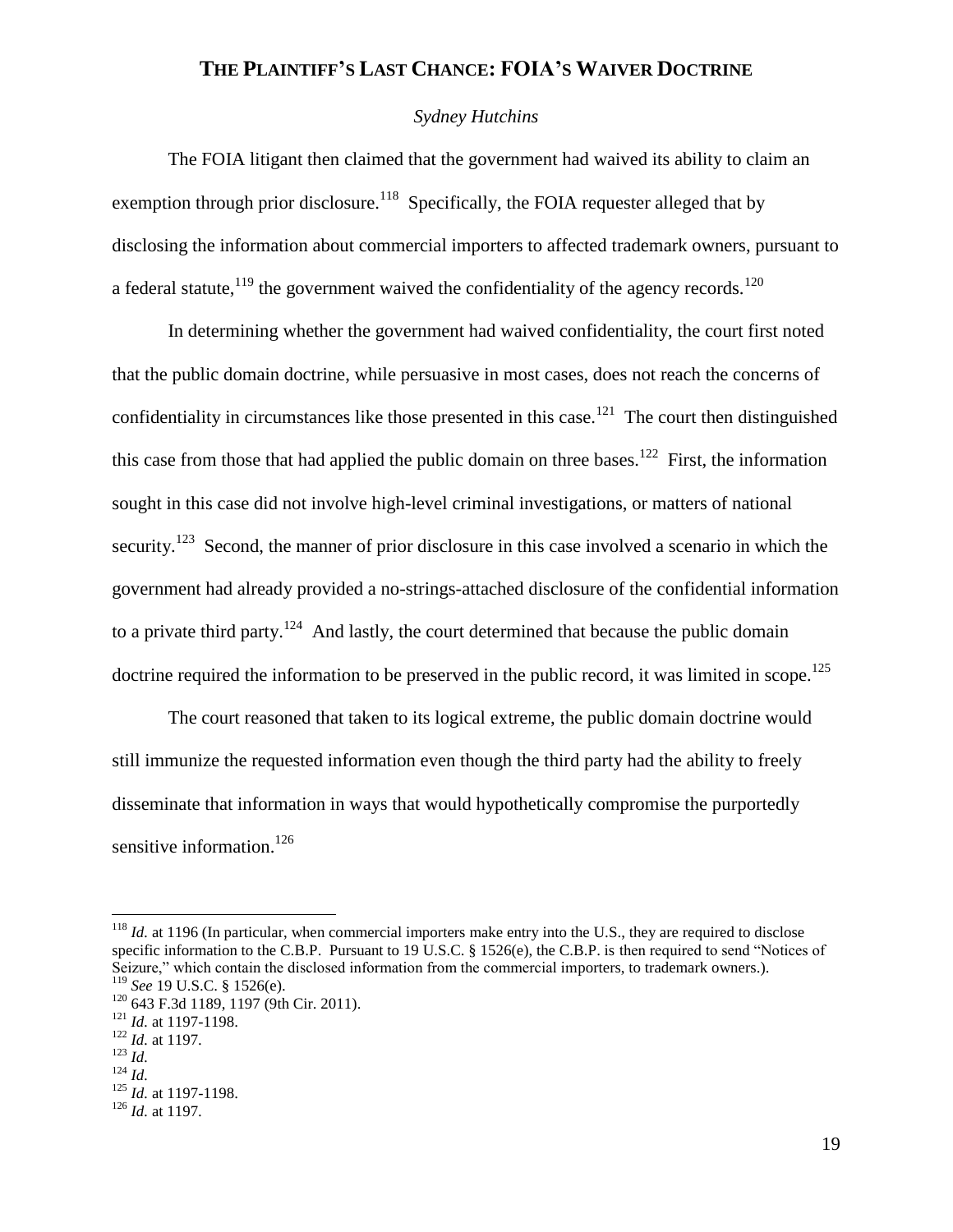### *Sydney Hutchins*

The court then articulated a new standard for determining waiver. The court held that under the no-strings-attached disclosure standard, when an agency (1) freely discloses to a third party confidential information covered by a FOIA exemption, (2) without limiting the thirdparty's ability to further disseminate the information, then the agency waives the ability to claim an exemption to a FOIA request.<sup>127</sup>

In the dissenting opinion, however, Judge Rymer stated that the court should have adopted the public domain doctrine "for waiver embraced by the D.C. Circuit and the Second Circuit."<sup>128</sup> Judge Rymer first noted that "adopting this test [would] put [the court] in line with other circuits." Further, Judge Rymer stated "unlike the majority's retreat from the public domain [doctrine], it is a clear rule that can be applied without guesswork."<sup>129</sup>

Judge Rymer then rearticulated the public domain doctrine.<sup>130</sup> Under the public domain doctrine, Judge Rymer determined that the "limited disclosure to interested third-parties [was] not otherwise in the public domain or freely available."<sup>131</sup> Judge Rymer concluded therefore that the government did not waive confidentiality.

### *E. The Significance of the Multifarious Approaches*

Recently, "FOIA has…been the subject of complementary criticism: not that it is unnecessary, but rather that it is ineffective."<sup>132</sup> In particular, it has been said that FOIA is "only" as effective as courts say [it] [is], and the effectiveness of FOIA…has been undercut by [the]

<sup>127</sup> *Id.* at 1198.

<sup>&</sup>lt;sup>128</sup> *Id.* at 1199 (Rymer, J., concurring in part, and dissenting in part).

 $129$  *Id.* 

<sup>130</sup> *Id.*

<sup>&</sup>lt;sup>131</sup> *Id.* (internal quotation marks omitted)).

<sup>132</sup> Seth F. Kreimer, *The Freedom of Information and the Ecology of Transparency*, 10 U. PA. J. CONST. L. 1011, 1014 (2008).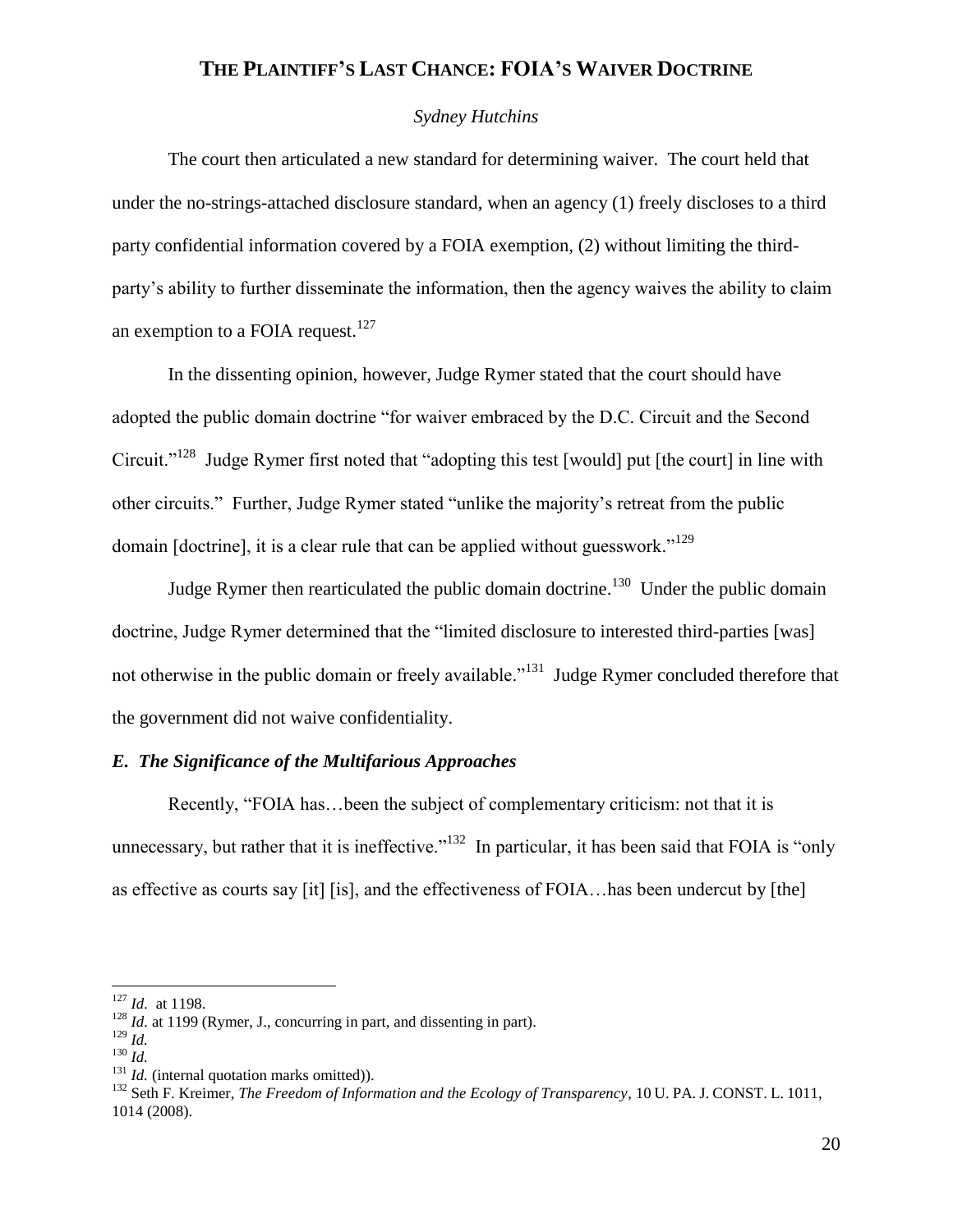#### *Sydney Hutchins*

[variation] [in] judicial interpretation."<sup>133</sup> Waiver litigation is one instance of this purported ineffectiveness.

The different circuits, as noted above, have embraced and subsequently developed a variety of substantive standards in determining waiver. The D.C. and Second Circuit have adopted a four-step inquiry, the public domain doctrine, to address waiver.<sup>134</sup> The District Court in the D.C. Circuit, however, found the public domain doctrine to be insufficient in addressing prior disclosure of agency records.

Conversely, the Tenth Circuit has declined to adopt the public domain doctrine, and in doing so, narrowed a FOIA plaintiff's ability to use the doctrine.<sup>135</sup> Moreover, the Ninth Circuit has developed a two-step inquiry, the no-strings-attached disclosure standard, for determining government waiver of confidentiality under certain circumstances.<sup>136</sup>

#### III. THE NEED FOR CONSISTENCY WITH CONTEMPORARY WAIVER DOCTRINE

The judicial treatment of waiver doctrine, specifically the variety of legal tests and absence of any explicit adoption of particular factors, is indicative of underlying issues within FOIA itself. In particular, FOIA has been criticized for being removed from the legislator's original intent as a tool for the citizenry. The judiciary, as the branch entrusted for the enforcement of FOIA, is necessarily implicated within this critique.

<sup>133</sup> David C. Vladeck, *Information Access—Surveying the Current Legal Landscape of Federal Right-to-Know Laws*, 86 TEX. L. REV. 1787, 1791 (2008).

<sup>&</sup>lt;sup>134</sup> Cottone v. Reno, 193 F.3d 550, 552 (D.C. Cir. 1999); Students Against Genocide v. Dep't of State, 257 F.3d 828, 836 (D.C. Cir. 2001); Inner City Press/Cmty on the Move v. Bd. of Governors of the Fed. Reserve Sys., 463 F.3d 239, 245 (2d. Cir. 2006).

 $135$  Prison Legal News v. Exec. Office for U.S. Att'ys, 628 F.3d 1243, 1252 (10th Cir. 2011).

<sup>&</sup>lt;sup>136</sup> Watkins v. U.S. Bureau of Customs and Border Protection, 643 F.3d 1189, 1197 (9th Cir. 2011).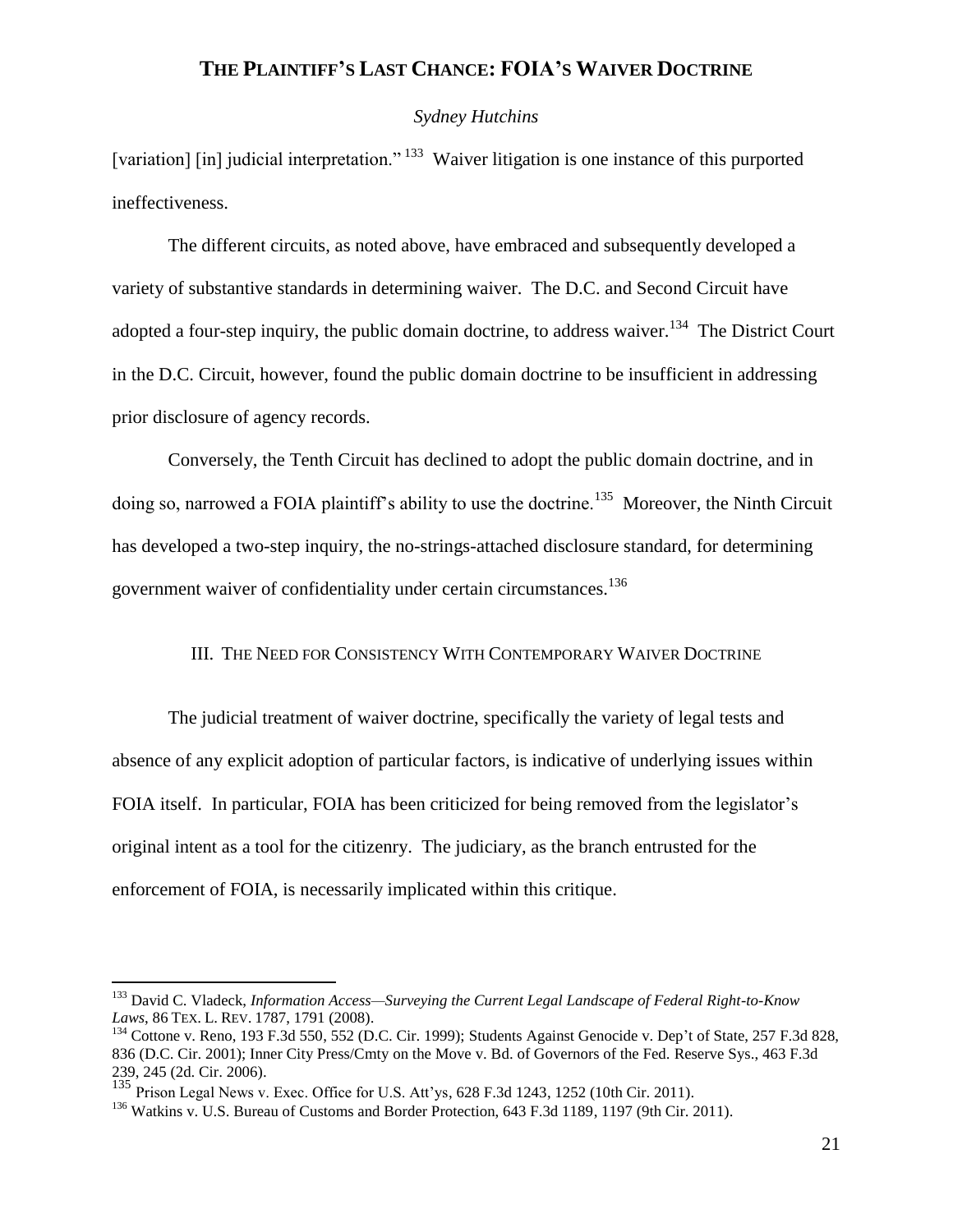### *Sydney Hutchins*

In order to perform its role under FOIA, the judiciary must appear legitimate. Therefore, in the interest of accountability and transparency, the court should clearly and explicitly state their method of analysis and avoid relying on ambiguous legal jargon, such as "freely available," "permanent public record," and "public domain." Similarly, as the last chance at obtaining the classified record in FOIA litigation, the court should unequivocally state what types of factors they will be evaluating on the issue of waiver.

Moreover, given the role the executive plays in determining disclosure policy, courts should be permitted to be flexible in evaluating the government's proffered justification for the limited disclosure. This flexibility in evaluating waiver in light of the government's reason, however, must be done so explicitly in the interest of governmental transparency. In addition, courts should be accorded a certain amount of flexibility in determining waiver because of the uncertain role of technology.

### *A. Legislative Intent*

 $\overline{a}$ 

The legislature is responsible for defining the scope of FOIA. The legislature intended for FOIA, as a request-driven statute, to impose a broad presumption of openness on the government, and made "explicit that the Act's nine limited bases for withholding information are exclusive."<sup>137</sup> The exemptions, therefore, serve "as a counterbalance to the Act's broad disclosure provisions."<sup>138</sup> The issue of prior disclosure or waiver of confidentiality, however, is absent from both the text and legislative history of the FOIA. Thus, the doctrine of confidential waiver originates from the judiciary.

<sup>137</sup> David C. Vladeck, *Information Access—Surveying the Current Legal Landscape of Federal Right-to-Know Laws*, 86 TEX. L. REV. 1787, 1798 (June 2008).

<sup>138</sup> Seth F. Kreimer, *The Freedom of Information and the Ecology of Transparency*, 10 U. PA. J. CONST. L. 1011, 1050 (June 2008).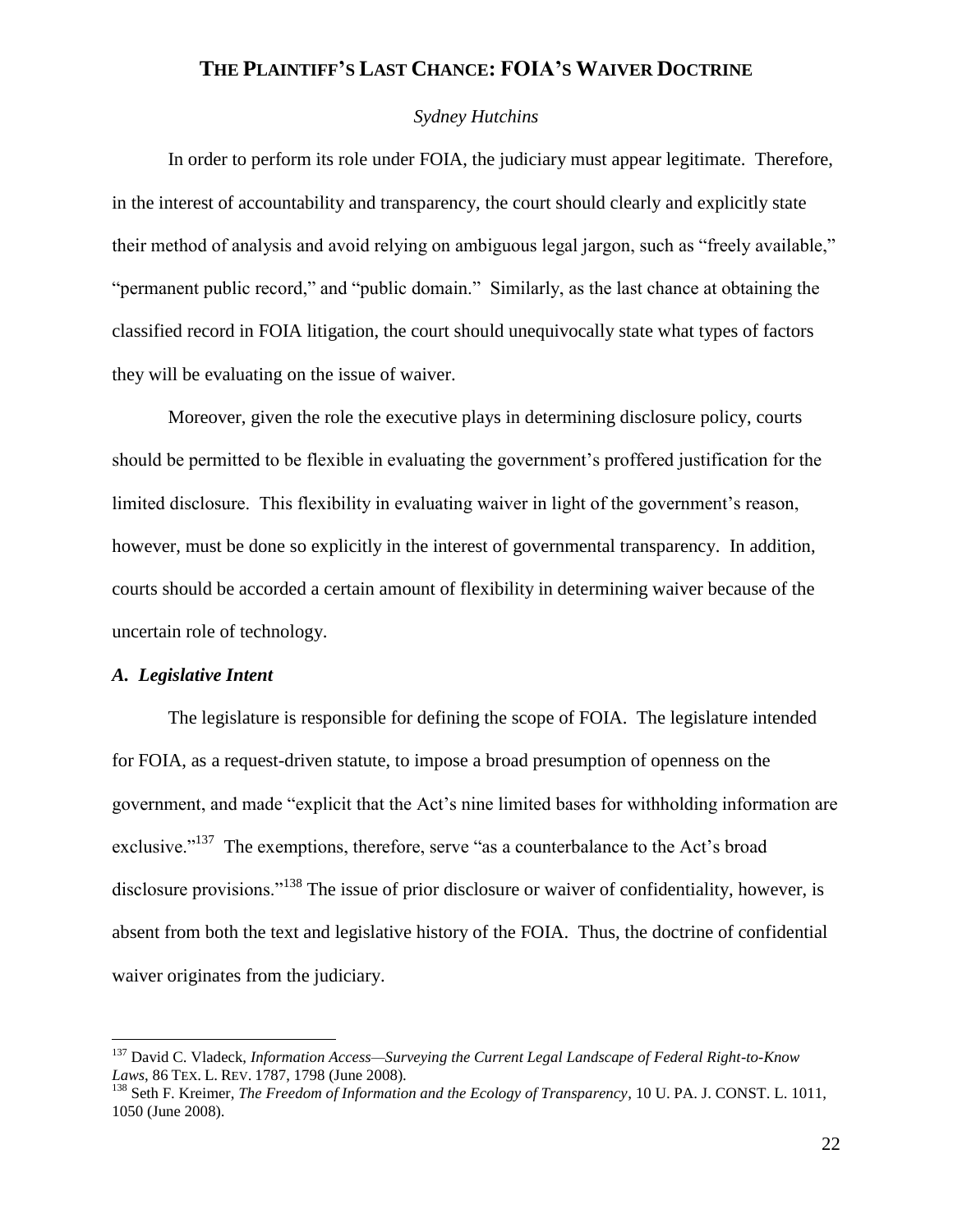### *Sydney Hutchins*

Notwithstanding the absence of clear congressional intent, the Ninth Circuit case of *Mobile Oil Corp. v. U.S. E.P.A.*, <sup>139</sup> is instructive on the issue of legislative intent regarding waiver of confidentiality under FOIA. In this case, the court examined the relationship between waiver and the policy considerations underlying FOIA's statutory scheme.<sup>140</sup>

The court first noted that implying a waiver based solely on an incident of prior disclosure, "could tend to inhibit agencies from making any disclosures other than those explicitly required by law because voluntary release of documents exempt from disclosure requirements would expose other documents in the litigation to risk of disclosure."<sup>141</sup> The court reasoned that "[a]n agency would have an incentive to refuse to release all exempt documents if it wished to retain an exemption for any documents."<sup>142</sup> Thus, the court held that "readily" finding waiver of confidentiality for exempt documents would tend to thwart the underlying statutory purpose, which is to implement a policy of broad disclosure of government records."<sup>143</sup>

The court then addressed the basic policies behind FOIA's exemption provisions. The court first noted that "[t]he policy underlying the exemption of certain categories of documents from FOIA disclosure requirements is that legitimate governmental and private interests could be harmed by release of certain types of information."<sup>144</sup> The court then stated that the "[c]oncerns about forced disclosure of exempt materials are lessened when the agency voluntarily has released that specific information." The court therefore concluded that in determining whether

<sup>&</sup>lt;sup>139</sup> 879 F.2d 698 (9th Cir. 1989).

<sup>140</sup> *Id.* at 701.

<sup>141</sup> *Id.*

<sup>142</sup> *Id.*

<sup>143</sup> *Id.*

<sup>&</sup>lt;sup>144</sup> *Id.* (citing FBI v. Abramson, 456 U.S. 615, 621, 72 L. Ed. 2d 376, 102 S. Ct. 2054 (1982) (internal quotation marks omitted)).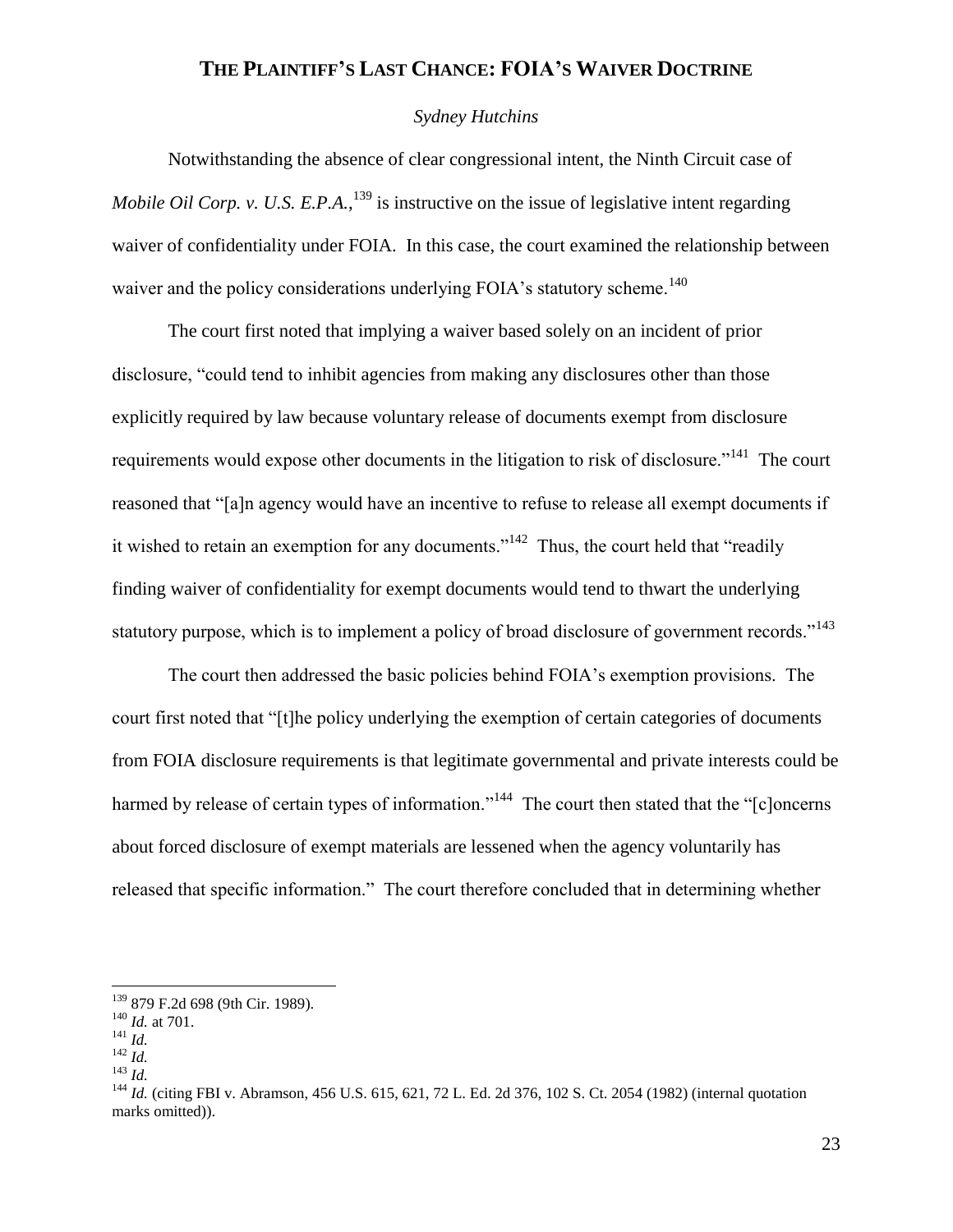#### *Sydney Hutchins*

prior disclosure had resulted in waiver, "the concerns underlying the carving out of FOIA exemptions weigh heavily."<sup>145</sup>

The method used in judicial review should effectuate the intent of the legislature. In particular, the standard for determining waiver should be tailored to ensure the effective operation of FOIA. Moreover, the methodology should take into account the importance of governmental transparency, that exemptions are construed very narrowly, and that principles of governmental transparency necessitate agency cooperation. In viewing the issue of waiver within the context of legislative intent, therefore, the more substantially supported conclusion is that the purpose of the applicable exemption must "weigh heavily" on the court's analysis.

### *B. The Role of the Judiciary*

The principal aim of FOIA is to the strike the balance between the government's interest in keeping certain information confidential with the public's right to a transparent governmental body.<sup>146</sup> The judiciary is in charge of maintaining this balance and is responsible for the enforcement of FOIA.<sup>147</sup> It should be noted, however, that "[t]he role of the courts is not to usurp the function of an agency chief, but to weigh the strength of his arguments against those of the litigant requesting disclosure and determine whether the former has properly exercised his authority under the relevant law."<sup>148</sup>

In particular, "FOIA empowers the judiciary with full power of review so as to provide a check on the exercise of executive classification authority."<sup>149</sup> Judicial review of FOIA appeals,

<sup>145</sup> *Id.* at 702.

<sup>146</sup> Scott A. Faust, *National Security Information Disclosure Under the FOIA: The Need for Effective Judicial Enforcement*, 25 B.C. L. REV. 611, 612 (1984).

 $^{147}$  *Id.*  $\frac{148}{1}$  *Id.* at 642.

<sup>149</sup> *Id.* at 637.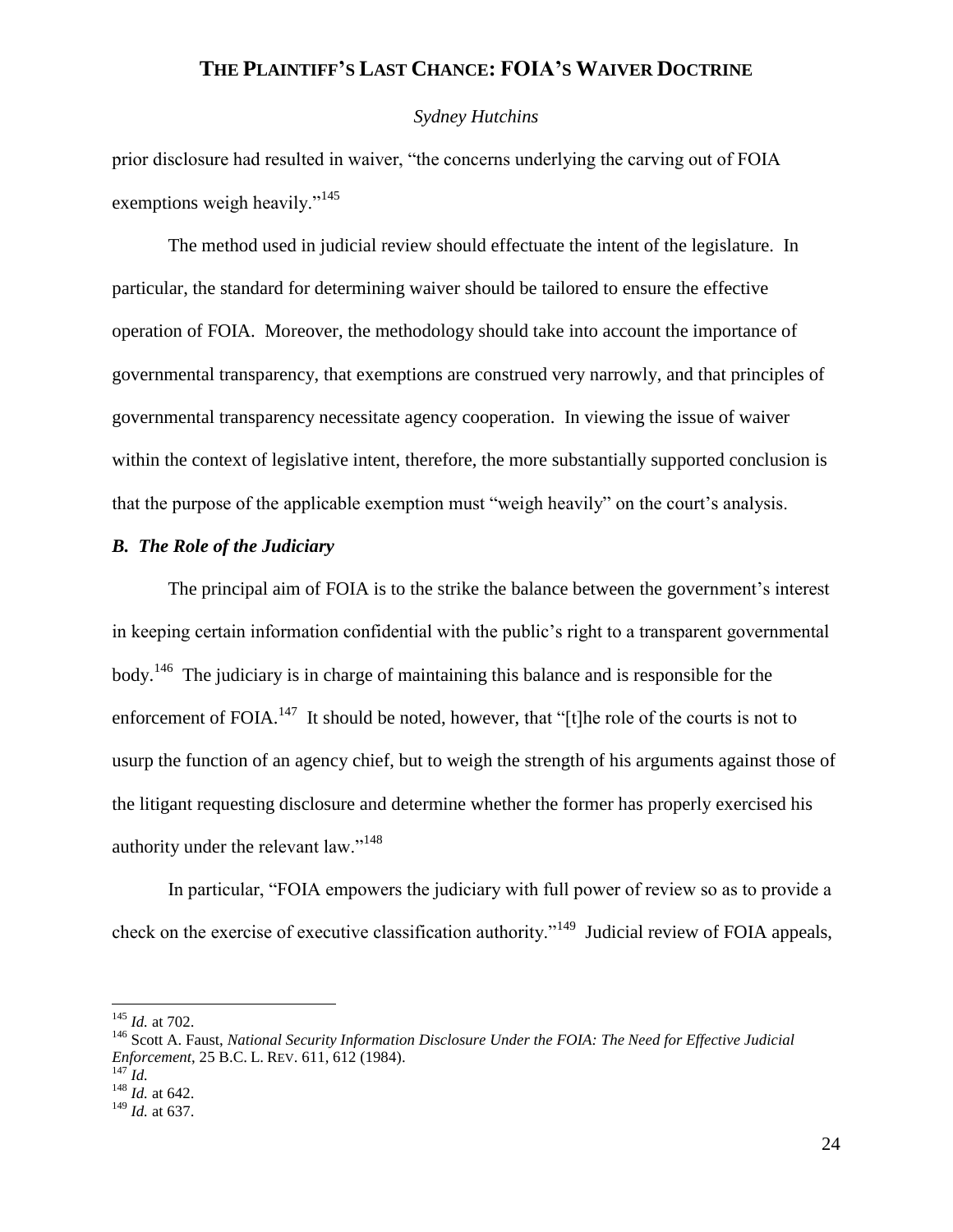#### *Sydney Hutchins*

therefore, "was explicitly sculpted to safeguard the principles of democratic self-government and good government."<sup>150</sup>

Because the judiciary was entrusted with balancing the public's interest in disclosure and the government's interest in confidentiality, the effectiveness of "FOIA depends heavily upon the courts' performance of their assigned role."<sup>151</sup> When Congress amended FOIA in 1974, it included special procedures to be used in FOIA appeal proceedings, including the requirement of public affidavits, in camera inspection, and de novo review.<sup>152</sup> In so authorizing these procedures, "the amendments aimed to fulfill FOIA's underlying goal of 'prevent[ing] [review] from becoming meaningless judicial sanctioning of agency discretion.<sup>"153</sup> Thus, it has been stated that "[t]he efficacy of FOIA…depends in substantial measure on the rigor and skepticism with which trial judges exercise their offices."<sup>154</sup>

Recently, however, the judiciary has been criticized for failing to perform its role as a check on the executive branch under FOIA. In particular, courts have been viewed as being too deferential to the executive branch.<sup>155</sup> Because "courts give the executive branch substantial deference in its classification decisions…, combined with Congressional inaction, has left the executive branch largely unchecked in matters relating to classified information."<sup>156</sup>

<sup>150</sup> *David E. Pozen, The Mosaic Theory, National Security, and the Freedom of Information Act, 115 YALE L.J. 628*, 671 (2005).

<sup>151</sup> Scott A. Faust, *National Security Information Disclosure Under the FOIA: The Need for Effective Judicial Enforcement*, 25 B.C. L. REV. 611, 615 (1984).

 $152 \times 100$ . at 620-621.

<sup>153</sup> *David E. Pozen, The Mosaic Theory, National Security, and the Freedom of Information Act, 115 YALE L.J. 628*, 671 (2005)(quoting S. Rep. No. 89-813, at 8 (1965)).

<sup>154</sup> Seth F. Kreimer, *The Freedom of Information and the Ecology of Transparency*, 10 U. PA. J. CONST. L. 1011, 1050 (June 2008).

<sup>155</sup> *See id.* 

<sup>156</sup> Amanda Fitzsimmons, *National Security or Unnecessary Secrecy? Restricting Exemption 1 to Prohibit Classification of Information Already in the Public Domain*, 4 INFO. SOC'Y J.L. & POL'Y 479, 487 (2008).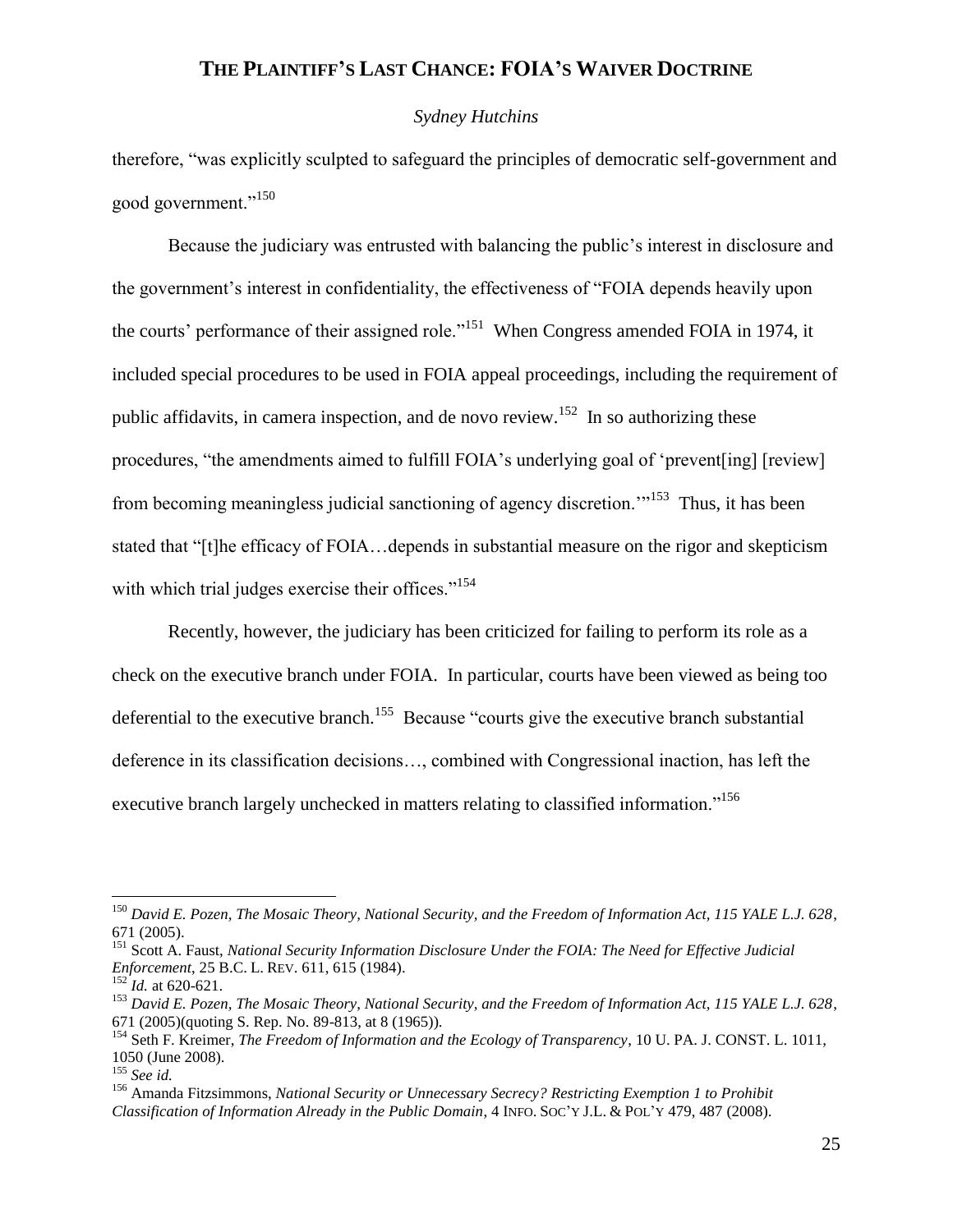### *Sydney Hutchins*

In remedying this disruption in the balance of the public and government's competing interests, and thereby increasing their legitimacy in the eyes of the citizenry, the judiciary should assert its power to enforce the FOIA. In the context of waiver adjudication, therefore, the judiciary should explicitly adopt a uniform, comprehensive approach to better protect the public's right of access.

The waiver doctrine, however, must not be mechanically applied.<sup>157</sup> Instead, courts require a more adaptive standard in which to exercise their discretion in cases involving waiver. Because "rules constrain discretion, they are too inflexible and resistant to evolution over time."<sup>158</sup> Similarly, given "[t]he patchwork of legislative and administrative measures that have affected public disclosure throughout the years,<sup>159</sup> the court should have the appearance of consistency, uniformity, and predictability when applying a method of waiver analysis. Therefore, if the standard for determining agency waiver should not be mechanically applied, and courts need to appear uniform and consistent, then the courts should explicitly adopt a balancing approach that considers a specific number of factors.

### *C. The Influence of the Executive*

 $\overline{a}$ 

The executive branch has been entrusted with the daily administration of the FOIA. As noted above, "[FOIA] gives the public statutory rights of access to broad categories of government information unless it falls within an exemption."<sup>160</sup> Significantly, the classification process of governmental information has been relegated to the executive branch. In other words,

<sup>&</sup>lt;sup>157</sup> Chicago Alliance for Neighborhood Safety v. City of Chicago, 348 Ill. App. 3d 188, 202 (Ill. App. Ct. 2004).

<sup>158</sup> Kathleen M. Sullivan, *The Justices of Rules and Standards*, 106 HARV. L. REV. 22, 90 (November 1992).

<sup>159</sup> Robert Ratish, *Democracy's Backlog: The Electronic Freedom of Information Act Ten Years Later*, 34 RUTGERS COMPUTER & TECH. L.J. 211, 225 (2007).

<sup>&</sup>lt;sup>160</sup> Edward Lee, *The Public's Domain: The Evolution of Legal Restraints on the Government's Power to Control Public Access Through Secrecy or Intellectual Property*, 55 HASTINGS L.J. 91, 136 (2003).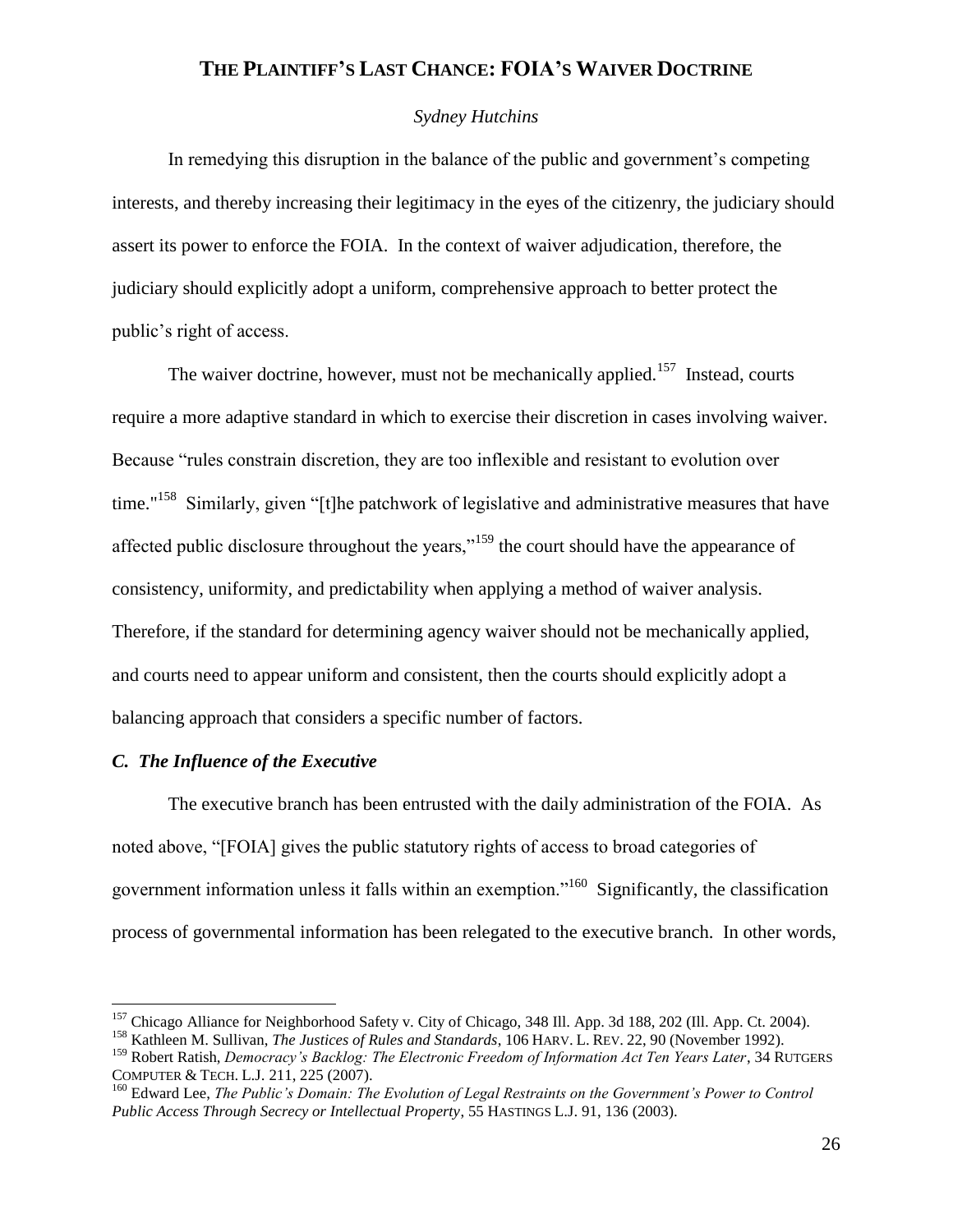#### *Sydney Hutchins*

the determination of whether the requested information falls within an exemption is left to the sole discretion of the agencies.

"Because of this discretion, disclosure policies can differ from agency to agency and even within constituent sections of a single agency."<sup>161</sup> Moreover, changing political events, such as the transitional nature of presidential administrations or unforeseen national incidents, "can have a substantial effect on an agency's discretion when creating its disclosure policy."<sup>162</sup> Therefore, the substantive and procedural elements of the Act are susceptible to political manipulation by the current administration.

Pursuant to an Executive Order, a presidential memorandum on FOIA implementation provides the policy position regarding disclosure for that current administration.<sup>163</sup> Further, the president then directs the Attorney General to issue new guidelines governing the FOIA to the heads of the executive departments and agencies.<sup>164</sup> The Attorney General's power over agency discretion flows from the Department of Justice's almost exclusive authority to represent the United States, its agencies, and its officers in FOIA litigation. As a result, the Department of Justice is ultimately charged with defending any agency decision to withhold information.<sup>165</sup> In effect, the Attorney General's guidelines "influence[ ] the policy on disclosure, resulting in modifications to the way government agencies handle requests."<sup>166</sup>

<sup>161</sup> Amanda Fitzsimmons, *National Security or Unnecessary Secrecy? Restricting Exemption 1 to Prohibit Classification of Information Already in the Public Domain*, 4 INFO. SOC'Y J.L. & POL'Y 479, 492 (2008). <sup>162</sup> *Id.*

<sup>163</sup> Peter M. Shane, *The Obama Administration and the Prospects for a Democratic Presidency in a Post-9/11 World*, 56 N.Y.L. SCH. L. REV. 27, 41 (2011/2012).

<sup>164</sup> *Id.*

<sup>165</sup> Amanda Fitzsimmons, *National Security or Unnecessary Secrecy? Restricting Exemption 1 to Prohibit Classification of Information Already in the Public Domain*, 4 INFO. SOC'Y J.L. & POL'Y 479, 492 (2008).

<sup>&</sup>lt;sup>166</sup> Robert Ratish, *Democracy's Backlog: The Electronic Freedom of Information Act Ten Years Later*, 34 RUTGERS COMPUTER & TECH. L.J. 211, 225 (2007).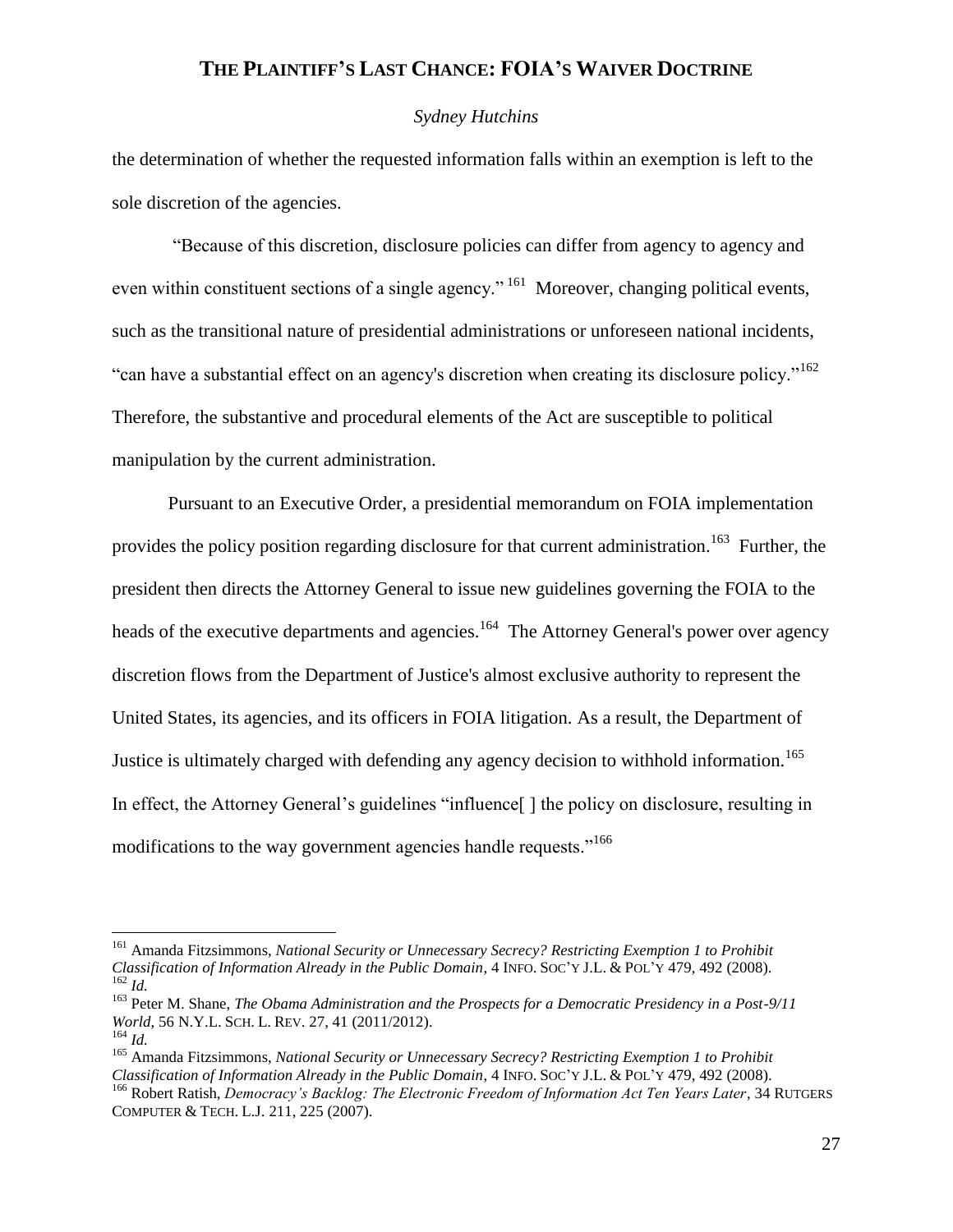### *Sydney Hutchins*

The relationship between political accountability and disclosure policies can be seen during the transitionary periods from the Clinton Administration to the Bush Administration, and from the Bush Administration to the Obama Administration. Under the Clinton Administration, FOIA was seen as a vital part of democracy,<sup>167</sup> "[t]he presumption was disclosure and agencies were encouraged...to release information."<sup>168</sup> Further, Attorney General Janet Reno's memorandum stated that the DOJ would defend an asserted "FOIA exemption only in those cases where the agency reasonably foresees that disclosure would be harmful to an interest protected by that exemption."<sup>169</sup>

Conversely, under the Bush Administration, agencies were advised to fully consider any countervailing interests before making any discretionary disclosure under FOIA after the September 11th terrorists attack.<sup>170</sup> Notably, Attorney General John Ashcroft's memorandum recognized that while the DOJ and the Bush Administration were committed to complying with FOIA, they were equally committed to protecting other fundamental values, specifically safeguarding national security.<sup>171</sup> The memorandum also indicated that the DOJ would defend an agency's decision as long as the classification rested on a "sound legal basis."<sup>172</sup>

In a notable shift from the Bush Administration, President Barack Obama held that FOIA "should be administered with a clear presumption: In the face of doubt, openness prevails."<sup>173</sup>

<sup>167</sup> Amanda Fitzsimmons, *National Security or Unnecessary Secrecy? Restricting Exemption 1 to Prohibit Classification of Information Already in the Public Domain*, 4 INFO. SOC'Y J.L. & POL'Y 479, 493 (2008). <sup>168</sup> PATRICE MCDERMOTT, WHO NEEDS TO KNOW? THE STATE OF PUBLIC ACCESS TO FEDERAL GOVERNMENT INFORMATION 69 (2007).

<sup>169</sup> Amanda Fitzsimmons, *National Security or Unnecessary Secrecy? Restricting Exemption 1 to Prohibit Classification of Information Already in the Public Domain*, 4 INFO. SOC'Y J.L. & POL'Y 479, 494 (2008). <sup>170</sup> Memorandum from John Ashcroft, Att'y Gen., U.S. Dep't of Justice, to Heads of All Fed. Dep'ts and Agencies

<sup>(</sup>Oct. 10, 2001).  $^{171}$  *Id.* 

 $^{172}$  *Id.* 

<sup>&</sup>lt;sup>173</sup> President Barack Obama, Memo. for All the Heads of Exec. Dep'ts and Agencies Concerning FOIA, 74 Fed. Reg. 4,683 (Jan. 21, 2009).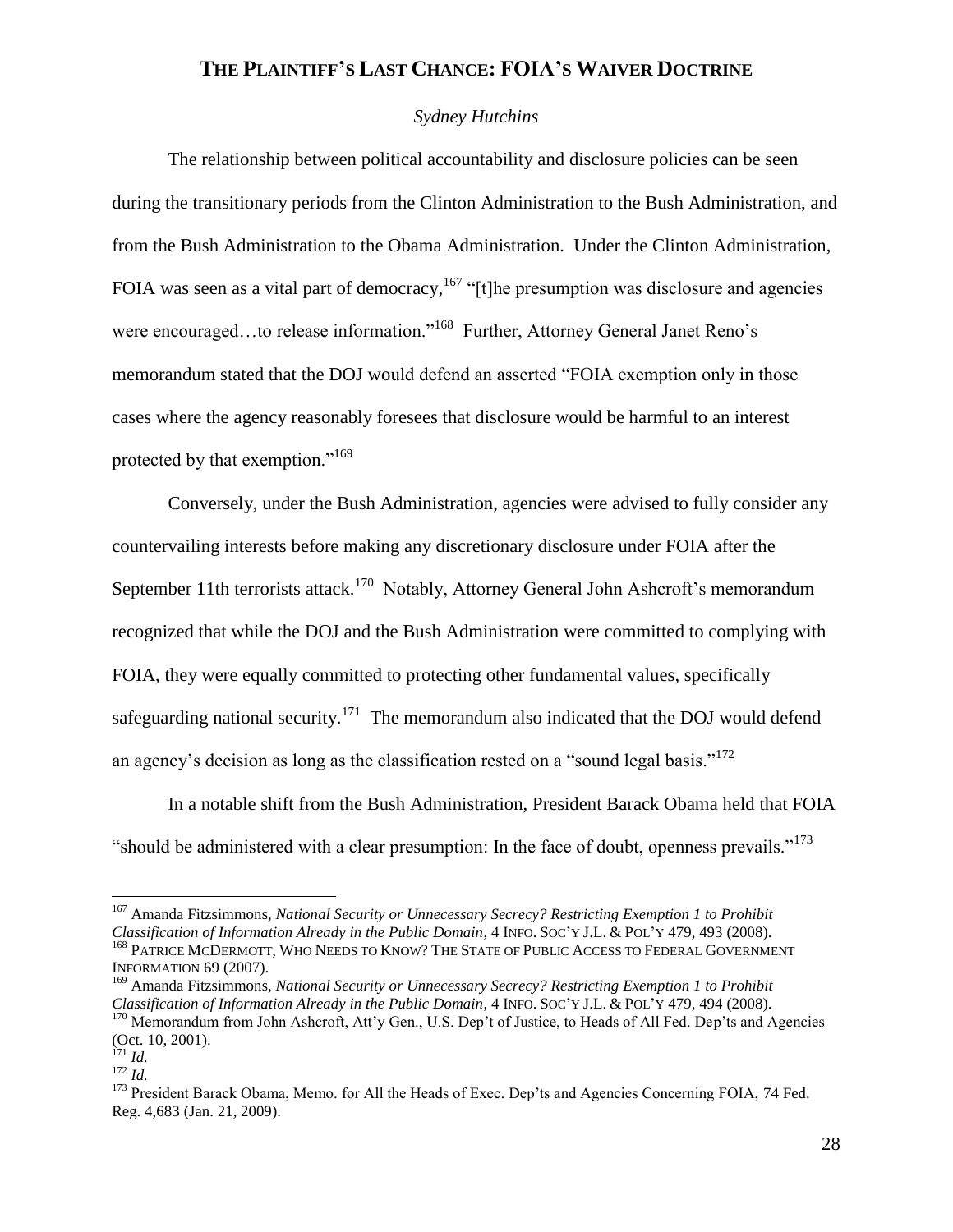#### *Sydney Hutchins*

President Barack Obama also stated in his memorandum that "FOIA…is the most prominent expression of a... national commitment to ensuring an open Government."<sup>174</sup> Further, he stressed that "[a] democracy requires accountability, and accountability requires transparency."<sup>175</sup> Attorney General Eric H. Holder, Jr. also stated that "the [DOJ] will defend a denial of a FOIA request only if (1) the agency reasonably foresees that disclosure would harm an interest protected by one of the statutory exemptions, or  $(2)$  disclosure is prohibited by law."<sup>176</sup>

While the current administration favors disclosure, if the courts fail to recognize the susceptibility of the executive's disclosure policy, it risks leaving "the public's right of access to government information inadequately protected."<sup>177</sup> Furthermore, it is imperative to the effectiveness of FOIA, that "[p]eople perceive the Court as making principled decisions, not political compromises."<sup>178</sup>

Based on the role speculativeness plays "in the nature of the FOIA judge's task,"<sup>179</sup> the more substantially supported conclusion is that the court should take a sliding-scale approach, with complete judicial deference to the government's proffered reason that no waiver had occurred on one side, and no judicial deference on the other. The judiciary's role, therefore, will be to draw lines along the continuum based on an explicit number of factors.

Given the uncertainty of a current administration's discretionary disclosure policy, and the potential risk to the public's interest, this proposed solution better complies with FOIA. The

 $\overline{a}$ <sup>174</sup> *Id.*

<sup>175</sup> *Id.*

<sup>&</sup>lt;sup>176</sup> Eric Holder, Jr., Att'v Gen. of Dep't of Justice, to Heads of Exec. Departments and Agencies (Mar. 19, 2009). <sup>177</sup> Scott A. Faust, *National Security Information Disclosure Under the FOIA: The Need for Effective Judicial Enforcement*, 25 B.C. L. REV. 611, 613 (1984).

<sup>&</sup>lt;sup>178</sup> Kathleen M. Sullivan, *The Justices of Rules and Standards*, 106 HARV. L. REV. 22, 90 (November 1992) (citing Planned Parenthood v. Casey, 112 S. Ct. 2791, 2814 (1992) (opinion of O'Connor, Kennedy, Souter, J.J.) (internal quotation marks omitted)).

<sup>179</sup> *David E. Pozen, The Mosaic Theory, National Security, and the Freedom of Information Act, 115 YALE L.J. 628*, 665 (2005).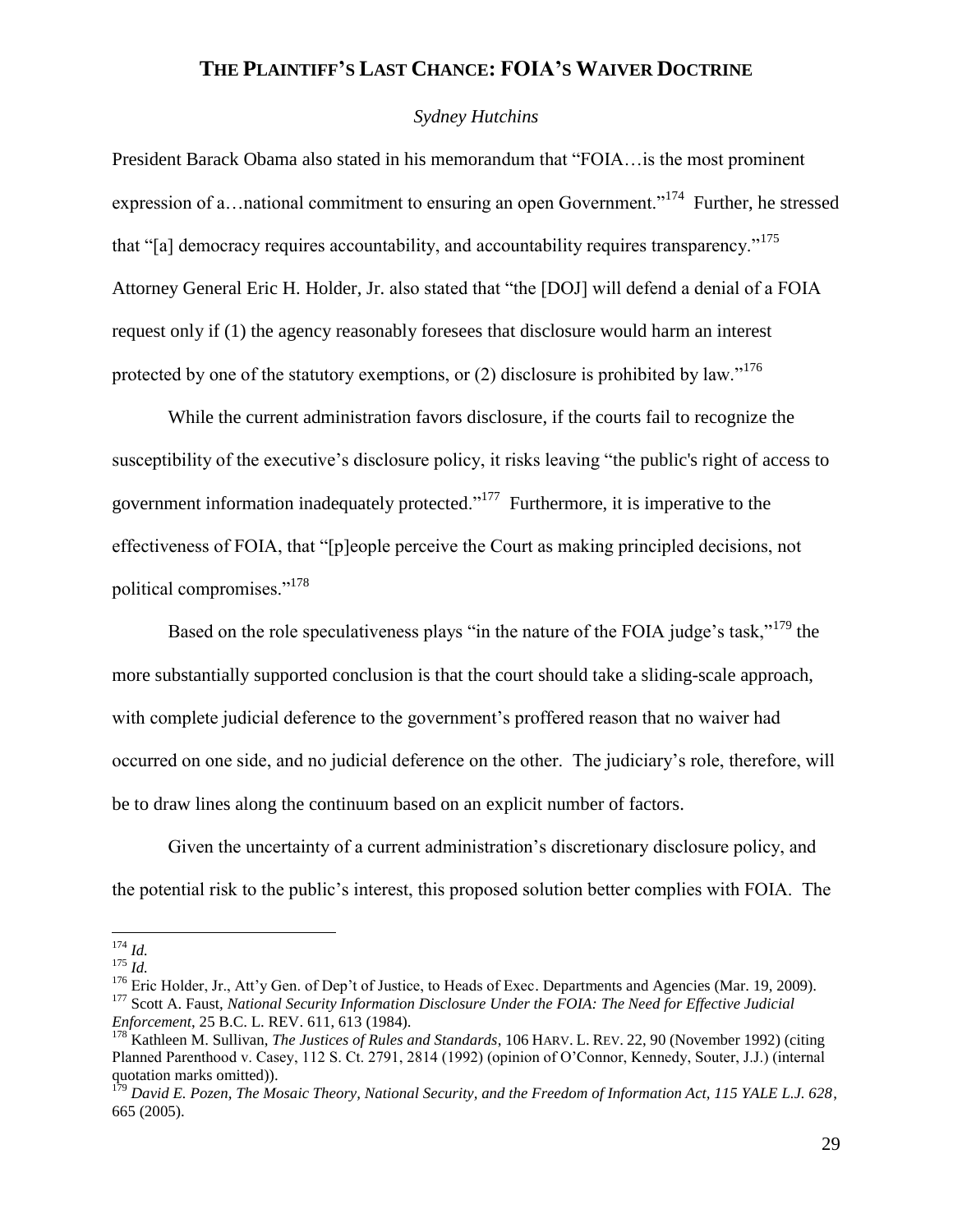### *Sydney Hutchins*

scale may be triggered during circumstances of excessive classification or times of national emergencies.

### *D. The Uncertain Role of Technology*

The role that technology will play in waiver litigation is not clear at this time. For instance, "the Internet facilitates virtually perfect copying and nearly instantaneous transmission of material around the world."<sup>180</sup> Moreover, "information that is posted online is at one publicly available to millions of people on the Net."<sup>181</sup> Further, the "crawling, indexing and serving processes of search engines" now enable Internet users to enter a search query and immediately obtain a list of the most relevant pages. $182$ 

The circumstances of prior disclosure will have to be viewed in light of technological innovations. For example, the Internet will play a greater role in determining the public nature of the information and whether it is "freely available." Furthermore, the extent of dissemination must be analyzed in relation to the expansive nature of the Internet.

Similarly, the lack of uniformity in adjudicating confidentiality waiver is of great significance when viewed in relationship to the Internet. Citizens need to be able to rely on a standard that allows the public domain, by dispersing power through public rights of access, to effectively function as restraint against government power.<sup>183</sup> "Withholding information vests unchecked control in the executive, creates a credibility gap between government and the

<sup>&</sup>lt;sup>180</sup> Edward Lee, *The Public's Domain: The Evolution of Legal Restraints on the Government's Power to Control Public Access Through Secrecy or Intellectual Property*, 55 HASTINGS L.J. 91, 169 (2003). <sup>181</sup> *Id.*

<sup>182</sup> http://www.google.com/about/corporate/company/tech.html

<sup>183</sup> Edward Lee, *The Public's Domain: The Evolution of Legal Restraints on the Government's Power to Control Public Access Through Secrecy or Intellectual Property*, 55 HASTINGS L.J. 91, 137-138 (2003).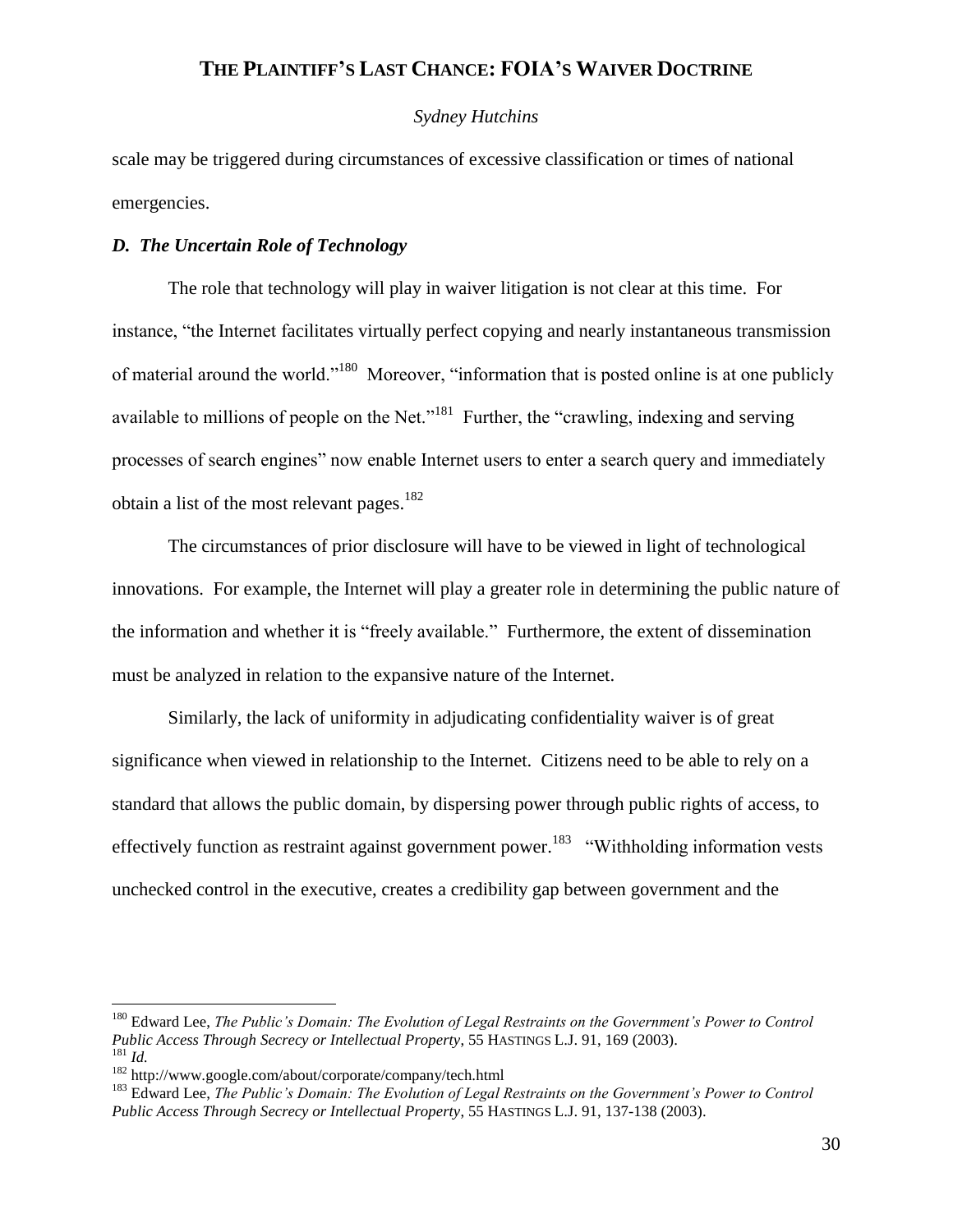### *Sydney Hutchins*

governed, and provides the Government with an opportunity to use 'leaks' to disclose only as much information as it deems useful."<sup>184</sup>

Because FOIA enables the executive to continue "block[ing] legal means for the public to obtain information about government activities, especially concerning national security, a new model for transparency emerged: Wikileaks."<sup>185</sup> Thus, "[i]n an environment where legally approved avenue to information about the government have been closed off, it's no wonder that efforts like Wikileaks would emerge."<sup>186</sup> More significantly, "[r]egardless of what happens to [the head of Wikileaks], a world where fewer FOIA requests are granted is a world with more Wikileaks."<sup>187</sup>

Therefore, in determining waiver in today's technologically-evolving landscape, the more substantially supported conclusion is that courts should explicitly evaluate the nature and extent of the prior disclosure. This will necessarily entail analyzing the practical effects of the prior disclosure as well as the hypothesized effects.

### IV. THE NEED FOR REFORMATION OF WAIVER DOCTRINE & PROPOSED SOLUTION

In order to be more responsive to changing circumstances, such as differing administrative disclosure policies or the increasing role technology plays in the public domain context, the courts should explicitly adopt a multi-factored balancing test when determining whether an agency was waived confidentiality. The factors the court should explicitly adopt are (1) the applicable exemption at issue; (2) the nature of the disclosure; and (3) the extent of the disclosure, taking into consideration the actual and hypothetical effects of that disclosure. The

<sup>184</sup> Scott A. Faust, *National Security Information Disclosure Under the FOIA: The Need for Effective Judicial Enforcement*, 25 B.C. L. Rev. 611, 638 (1984).

<sup>&</sup>lt;sup>185</sup> Katherine Mangu-Ward, *From FOIA to Wikileaks*, REASON MAGAZINE (March 2011), http://reason.com/archives/2011/01/23/from-foia-to-wikileaks.

 $^{186}$ *Id.* <sup>187</sup> *Id.*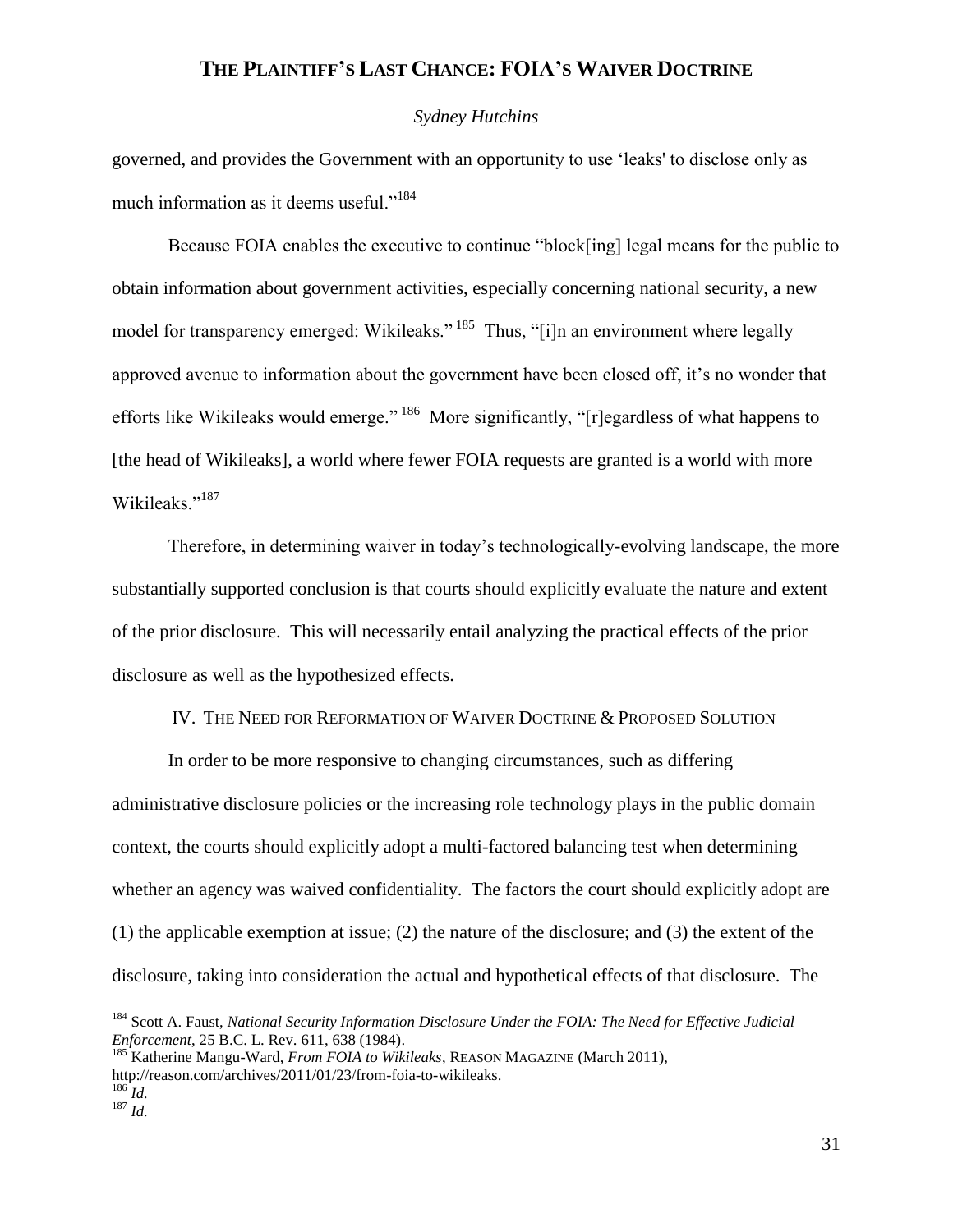### *Sydney Hutchins*

court should also adopt a sliding-scale approach upon which the government's argument for nondisclosure will be assessed in light of the current Administration's discretionary disclosure policy and any other extenuating circumstances.

This proposed waiver standard is more in line with the legislature's envisioned role that the judiciary would ensure "the effective operation of FOIA."<sup>188</sup> Since "[t]he overriding policy of the FOIA is to disclose whenever possible and to withhold only when necessary," the court can better effectuate legislative intent by explicitly taking into account the purpose of the exemption in its analysis.<sup>189</sup> As noted above, explicitly evaluating the purpose of the applicable exemption has already been supported by the Tenth Circuit in *Prison Legal News v. Exec. Office for U.S. Att'ys*. 190

Furthermore, as noted in the Ninth Circuit case of *Mobile Oil Corp. v. U.S. E.P.A.*,<sup>191</sup> the court must properly address the issue of waiver without adversely impacting the agency's conduct regarding discretionary disclosure. The concern in holding that an agency has waived confidentiality is that the agency will be less likely to disclose any information in the future. Therefore, it is imperative that the court evaluate whether the interests covered by the exemption are still able to be protected. This evaluation better captures the intent of the legislature in enacting FOIA to strike the balance between the public's interest in disclosure and the government's interest in protecting certain sensitive records.

In addition, by explicitly evaluating the nature and extent of the disclosure, the court will better address the rationale underlying the public domain. The public domain serves as a

<sup>188</sup> Scott A. Faust, *National Security Information Disclosure Under the FOIA: The Need for Effective Judicial Enforcement*, 25 B.C. L. REV. 611, 628 (1984).

 $^{189}$ *Id.* at 622.

<sup>190</sup> 628 F.3d 1243 (10th Cir. 2011).

 $191$  879 F.2d 698 (9th Cir. 1989).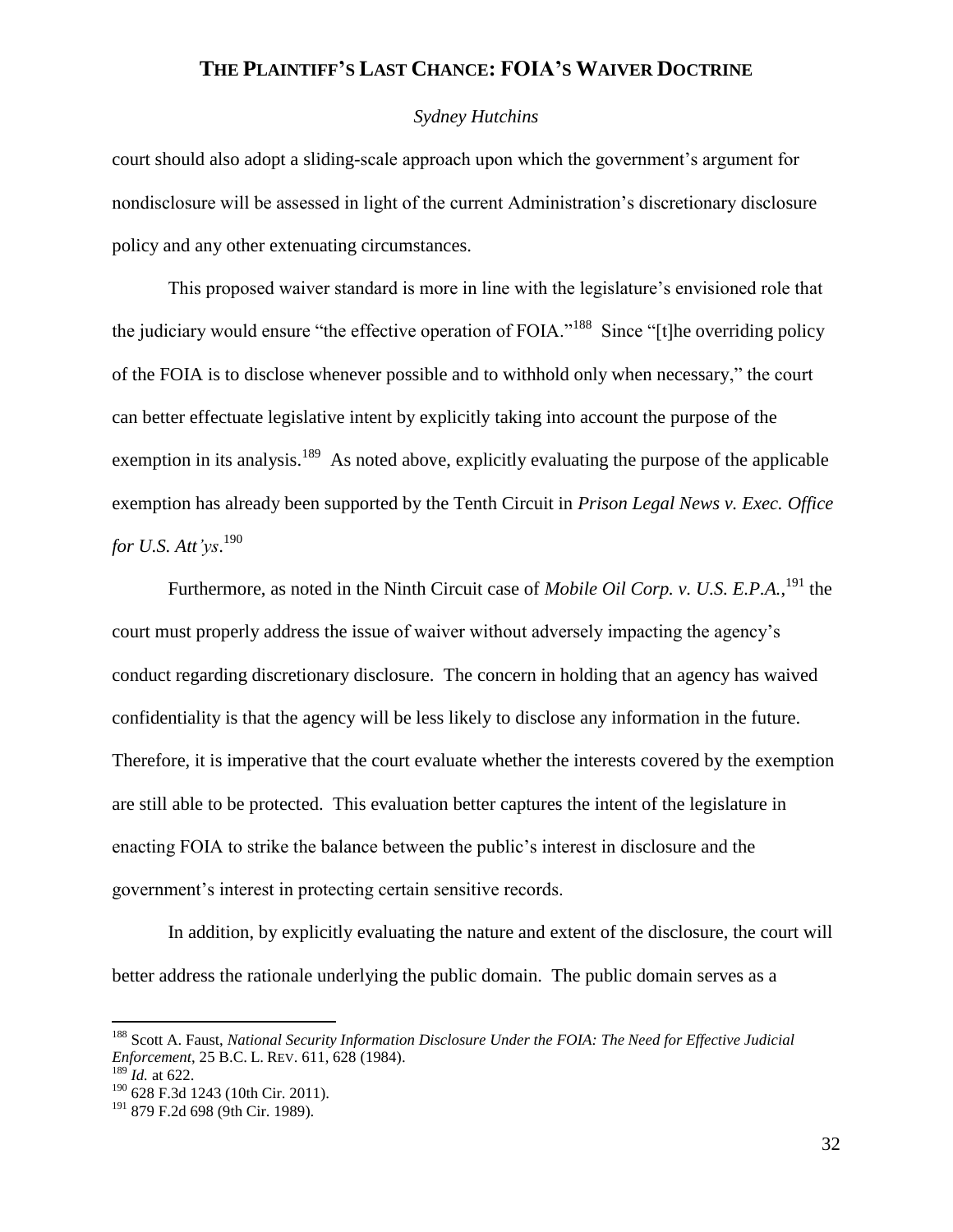### *Sydney Hutchins*

structural restraint against the government.<sup>192</sup> Complementary to the rationale underlying FOIA, the public domain serves as a check on governmental abuses that can occur with the concentration of power by dispersing power to control information ultimately and equally among the people.<sup>193</sup> Whether requested information constitutes a "public thing," however, is not easily discernible.

Furthermore, the extent of the role that technology will play in determining whether something is "freely available" is unknown at this time. This point was noted by the Second Circuit in referenced in *Inner City Press/Cmty on the Move v. Bd. of Governors of the Fed. Reserve Sys.* <sup>194</sup> The courts, by explicitly taking into account these factors, will remain flexible to changing technologies, and ultimately result in more pragmatic outcomes.

Therefore, in weighing the nature of the disclosure, the courts should look to the circumstances of its disclosure and the form of the disclosure. Similarly, in weighing the extent of the disclosure, the courts should look to the actual and hypothetical dissemination of the information. This approach is supported by Ninth Circuit's hypothetical analysis in *Watkins v.*  U.S. Bureau of Customs and Border Protection.<sup>195</sup> Further, while contrary to D.C. Circuit's explicit ruling in *Cottone v. Reno*, <sup>196</sup> it is in line with court's articulated rationale for the public domain doctrine.<sup>197</sup>

<sup>&</sup>lt;sup>192</sup> Edward Lee, *The Public's Domain: The Evolution of Legal Restraints on the Government's Power to Control Public Access Through Secrecy or Intellectual Property*, 55 HASTINGS L.J. 91, 164 (2003). <sup>193</sup> *Id.*

<sup>&</sup>lt;sup>194</sup> 463 F.3d 239, 252, n.15 (2d. Cir. 2006) (As technology quickly changes, information becomes more readily available to the public and the difficulties noted in Reporters Committee, for example, lessen significantly. The rapid change in technology is evidenced here by the fact that a text search of securities filings became available during the pendency of this matter. Appellee's Br. 58 n. 21.).

<sup>&</sup>lt;sup>195</sup> Watkins v. U.S. Bureau of Customs and Border Protection, 643 F.3d 1189, 1197-1198 (9th Cir. 2011). <sup>196</sup> 193 F.3d 550 (D.C. Cir. 1999).

<sup>197</sup> *See* Students Against Genocide v. Dep't of State, 257 F.3d 828, 836 (D.C. Cir. 2001); *See also,* Amanda Fitzsimmons, *National Security or Unnecessary Secrecy? Restricting Exemption 1 to Prohibit Classification of Information Already in the Public Domain*, 4 INFO. SOC'Y J.L. & POL'Y 479, 552 (2008).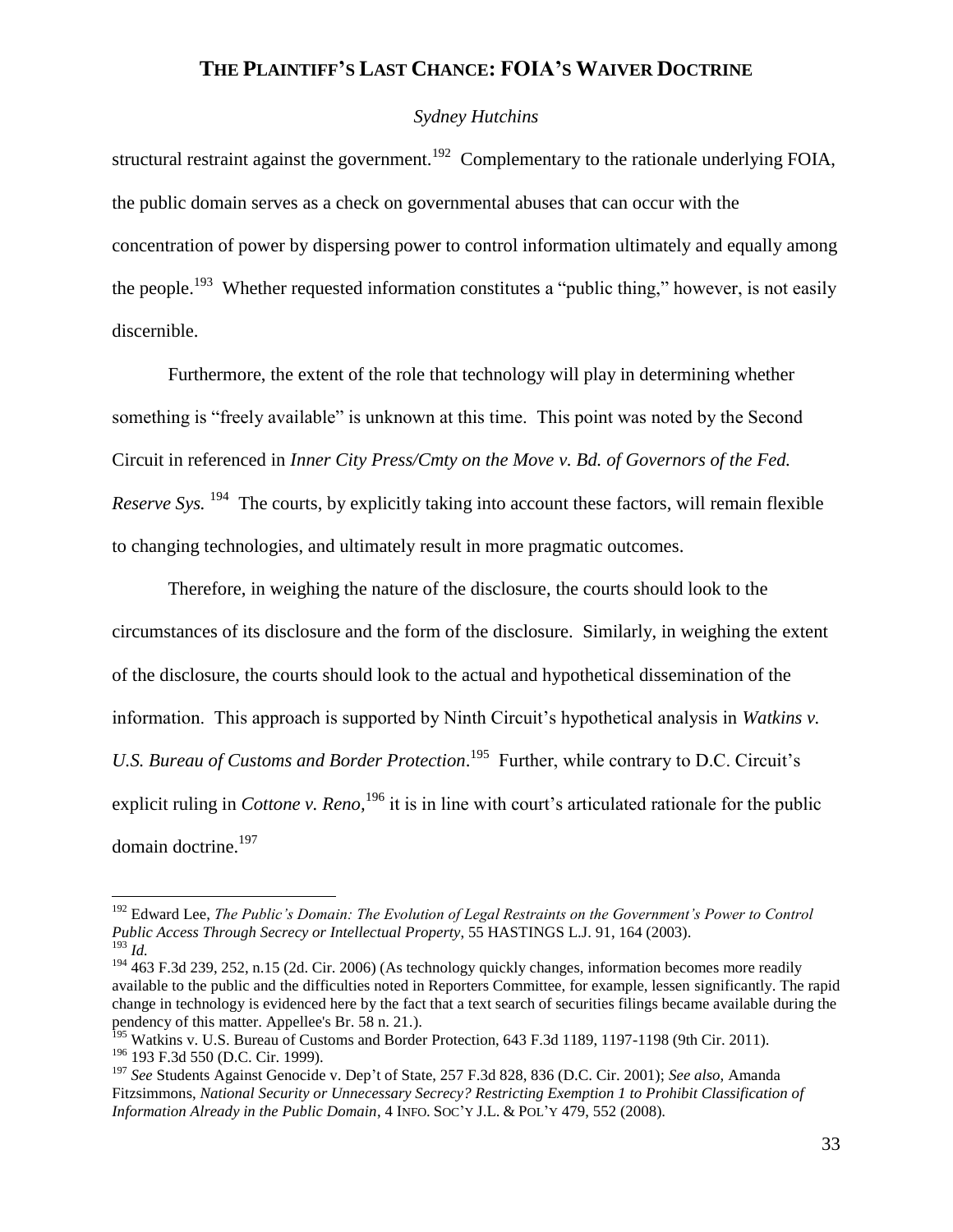### *Sydney Hutchins*

Moreover, this approach will most likely result in fairer outcomes. For instance, under the public domain doctrine, the courts were required to determine whether information was "freely available" and "permanently" in the public domain. Such line-drawing may result in arbitrary outcomes, making illusory the doctrine's promise of certainty and predictably. <sup>198</sup> In particular, this approach will better enable the judiciary to respond to countervailing concerns which may be present due to recent circumstances, such as different Administrations or national security concerns.

These interests, however, must be viewed through a critical lens, with the court picking a point on a spectrum. While a balancing or sliding-scale approach has been previously articulated in wavier case law, it has not been explicitly adopted by all the circuits. In explicitly adopting this method of analysis, the judiciary will "make visible and accountable the inevitable weighing process that rules obscure."<sup>199</sup>

#### VI. CONCLUSION

Waiver analysis under FOIA is necessarily fact-specific. A balancing or sliding-scale approach, implicitly supported by case law, requires judges to consider all the facts, the context, and determine from the whole picture whether the government has waived confidentiality. By explicitly adopting this approach, however, courts will add an element of predictability and uniformity that had previously been absent under waiver analysis. Moreover, this approach best facilitates the drawing out the commonalities and differences in the approaches taken by the D.C., Second, Ninth, and Tenth Circuits. This method of analysis also is the most responsive to the number of competing values underlying FOIA litigation. In particular, the court must

<sup>198</sup> Kathleen M. Sullivan, *The Justices of Rules and Standards*, 106 HARV. L. REV. 22, 90 (November 1992). <sup>199</sup> *Id.* at 67.